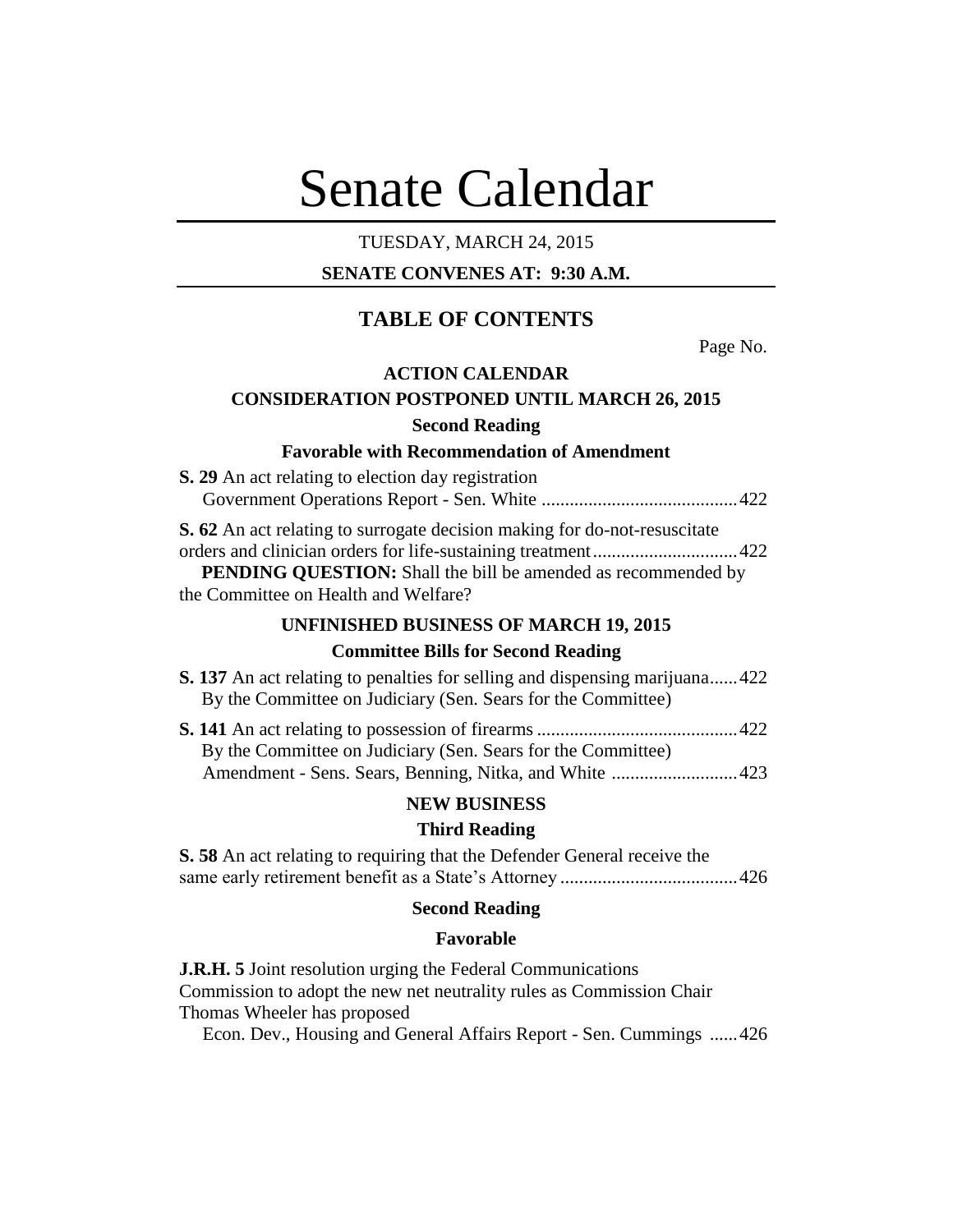## **Favorable with Recommendation of Amendment**

| S. 18 An act relating to privacy protection                                                       |  |
|---------------------------------------------------------------------------------------------------|--|
|                                                                                                   |  |
|                                                                                                   |  |
| <b>S. 60</b> An act relating to payment for medical examinations for victims of<br>sexual assault |  |
|                                                                                                   |  |
|                                                                                                   |  |
| <b>NOTICE CALENDAR</b>                                                                            |  |

# **Committee Bills for Second Reading**

# **Favorable with Recommendation of Amendment**

| By the Committee on Econ. Dev., Housing and General Affairs                      |  |
|----------------------------------------------------------------------------------|--|
|                                                                                  |  |
| <b>S. 139</b> An act relating to pharmacy benefit managers, hospital observation |  |
|                                                                                  |  |
| By the Committee on Health and Welfare                                           |  |
|                                                                                  |  |
|                                                                                  |  |

# **Second Reading**

| <b>S.</b> 42 An act relating to the substance abuse system of care                                       |  |
|----------------------------------------------------------------------------------------------------------|--|
|                                                                                                          |  |
|                                                                                                          |  |
| <b>S. 102</b> An act relating to forfeiture of property associated with an animal<br>fighting exhibition |  |
|                                                                                                          |  |
|                                                                                                          |  |

# **ORDERED TO LIE**

|--|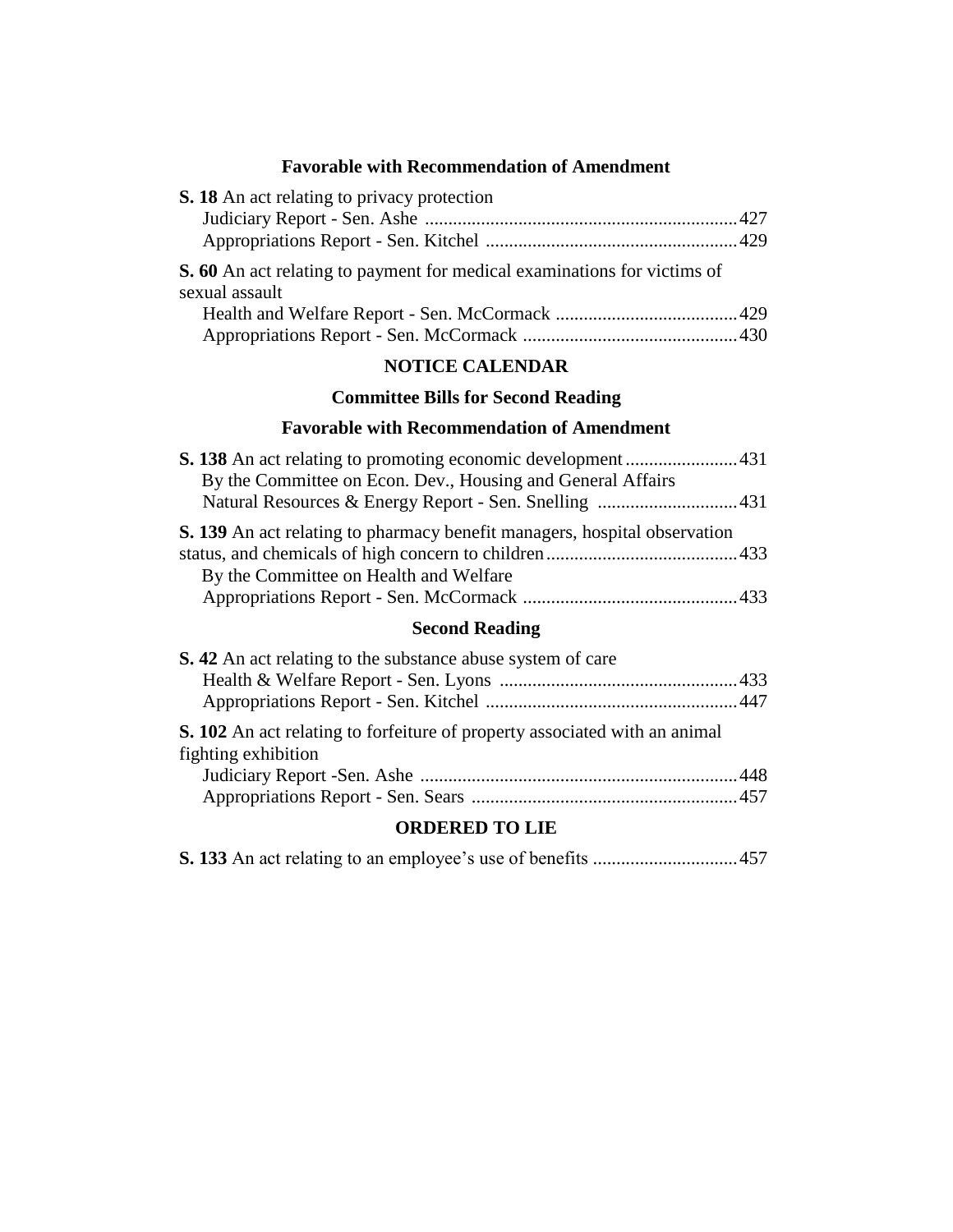#### **ORDERS OF THE DAY**

#### **ACTION CALENDAR**

#### **CONSIDERATION POSTPONED UNTIL MARCH 26, 2015**

#### **Second Reading**

#### **Favorable with Recommendation of Amendment**

#### **S. 29.**

An act relating to election day registration.

## **Reported favorably with recommendation of amendment by Senator White for the Committee on Government Operations.**

(For text of report of the Committee on Government Operations, see Senate Calendar for March 18, 2015 page 340)

#### **S. 62.**

An act relating to surrogate decision making for do-not-resuscitate orders and clinician orders for life-sustaining treatment.

**PENDING QUESTION:** Shall the bill be amended as recommended by the Committee on Health and Welfare?

(For text of recommendation of amendment see Senate Journal for March 19, 2015, page 259)

#### **UNFINISHED BUSINESS OF THURSDAY, MARCH 19, 2015**

#### **Committee Bills for Second Reading**

## **S. 137.**

An act relating to penalties for selling and dispensing marijuana.

#### **By the Committee on Judiciary. (Senator Sears for the Committee.)**

## **S. 141.**

An act relating to possession of firearms.

**By the Committee on Judiciary. (Senator Sears for the Committee.)**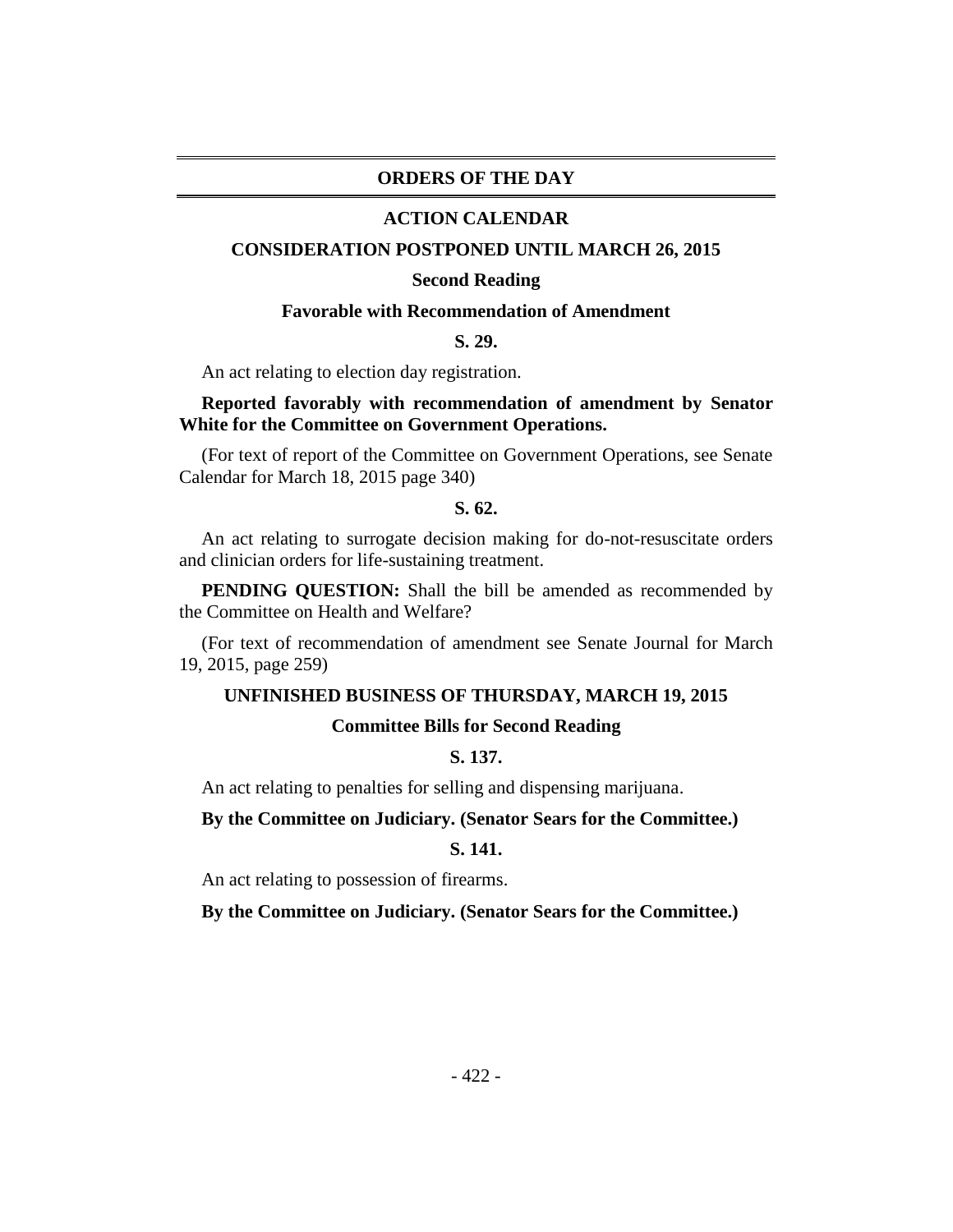## **Amendment to S. 141 to be offered by Senators Sears, Benning, Nitka, and White**

Senators Sears, Benning, Nitka, and White move to amend the bill as follows:

First: By striking out Sec. 4 in its entirety and inserting in lieu thereof a new Sec. 4 to read as follows:

Sec. 4. 13 V.S.A. § 4824 is added to read:

## § 4824. REPORTING; NATIONAL INSTANT CRIMINAL BACKGROUND CHECK SYSTEM

(a) If the Court finds that a person is a person in need of treatment pursuant to section 4822 of this title, the Court Administrator shall within 48 hours report the name of the person subject to the order to the National Instant Criminal Background Check System, established by Section 103 of the Brady Handgun Violence Prevention Act of 1993. The report shall include only information sufficient to identify the person, the reason for the report, and a statement that the report is made in accordance with 18 U.S.C.  $\S 922(g)(4)$ .

(b) A report required by this section shall be submitted notwithstanding 18 V.S.A. § 7103 or any other provision of law.

(c) A report required by this section is confidential and exempt from public inspection and copying under the Public Records Act except as provided in subsection (d) of this section. The report shall not be used for any purpose other than for submission to the National Instant Criminal Background Check System pursuant to this section, where it may be used for any purpose permitted by federal law, including in connection with the issuance of a firearm-related permit or license.

(d) A copy of the report required by this section shall be provided to the person who is the subject of the report. The report shall include written notice to the person who is the subject of the report that the person is not thereafter permitted to possess a firearm.

Second: By striking out Sec. 6 in its entirety and inserting in lieu thereof a new Sec. 6 to read as follows:

Sec. 6. 18 V.S.A. § 7617a is added to read:

#### § 7617a. REPORTING; NATIONAL INSTANT CRIMINAL BACKGROUND CHECK SYSTEM

(a) If the Court issues a hospitalization order pursuant to subdivision  $7617(b)(1)$  or (2) of this title or a nonhospitalization order pursuant to subdivision 7617(b)(3), the Court Administrator shall within 48 hours report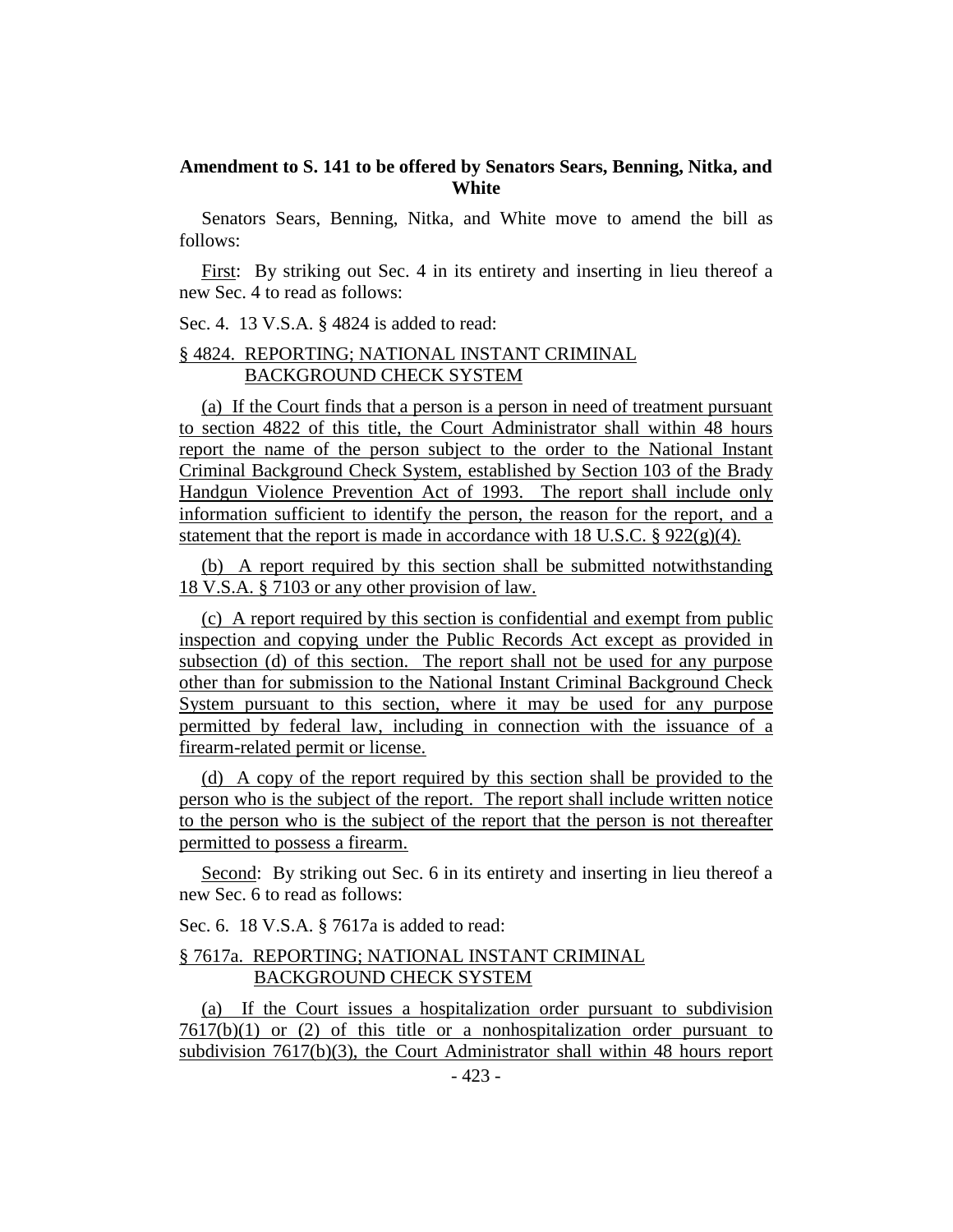the name of the person subject to the order to the National Instant Criminal Background Check System, established by Section 103 of the Brady Handgun Violence Prevention Act of 1993. The report shall include only information sufficient to identify the person, the reason for the report, and a statement that the report is made in accordance with 18 U.S.C.  $\S 922(g)(4)$ .

(b) A report required by this section shall be submitted notwithstanding 7103 of this title or any other provision of law.

(c) A report required by this section is confidential and exempt from public inspection and copying under the Public Records Act except as provided in subsection (d) of this section. The report shall not be used for any purpose other than for submission to the National Instant Criminal Background Check System pursuant to this section, where it may be used for any purpose permitted by federal law, including in connection with the issuance of a firearm-related permit or license.

(d) A copy of the report required by this section shall be provided to the person who is the subject of the report. The report shall include written notice to the person who is the subject of the report that the person is not thereafter permitted to possess a firearm.

Third: By striking out Sec. 7 in its entirety and inserting in lieu thereof a new Sec. 7 to read as follows:

Sec. 7. 13 V.S.A. § 4825 is added to read:

## § 4825. PERSONS PROHIBITED BY FEDERAL LAW FROM POSSESSING FIREARMS DUE TO MENTAL ILLNESS; PETITION FOR RELIEF FROM DISABILITY

(a) A person who is prohibited from possessing firearms by 18 U.S.C.  $\S 922(g)(4)$  may petition the Court for an order that the person be relieved from the firearms disability imposed by that section. The petitioner shall provide notice of the petition to the State's Attorney or the Attorney General, who shall be the respondent in the matter.

(b) In determining a petition filed under this section, the Court shall consider:

(1) the circumstances regarding the firearms disabilities imposed on the person by 18 U.S.C.  $\S 922(g)(4)$ ;

(2) the petitioner's record, including his or her mental health and criminal history records; and

(3) the petitioner's reputation, as demonstrated by character witness statements, testimony, or other character evidence.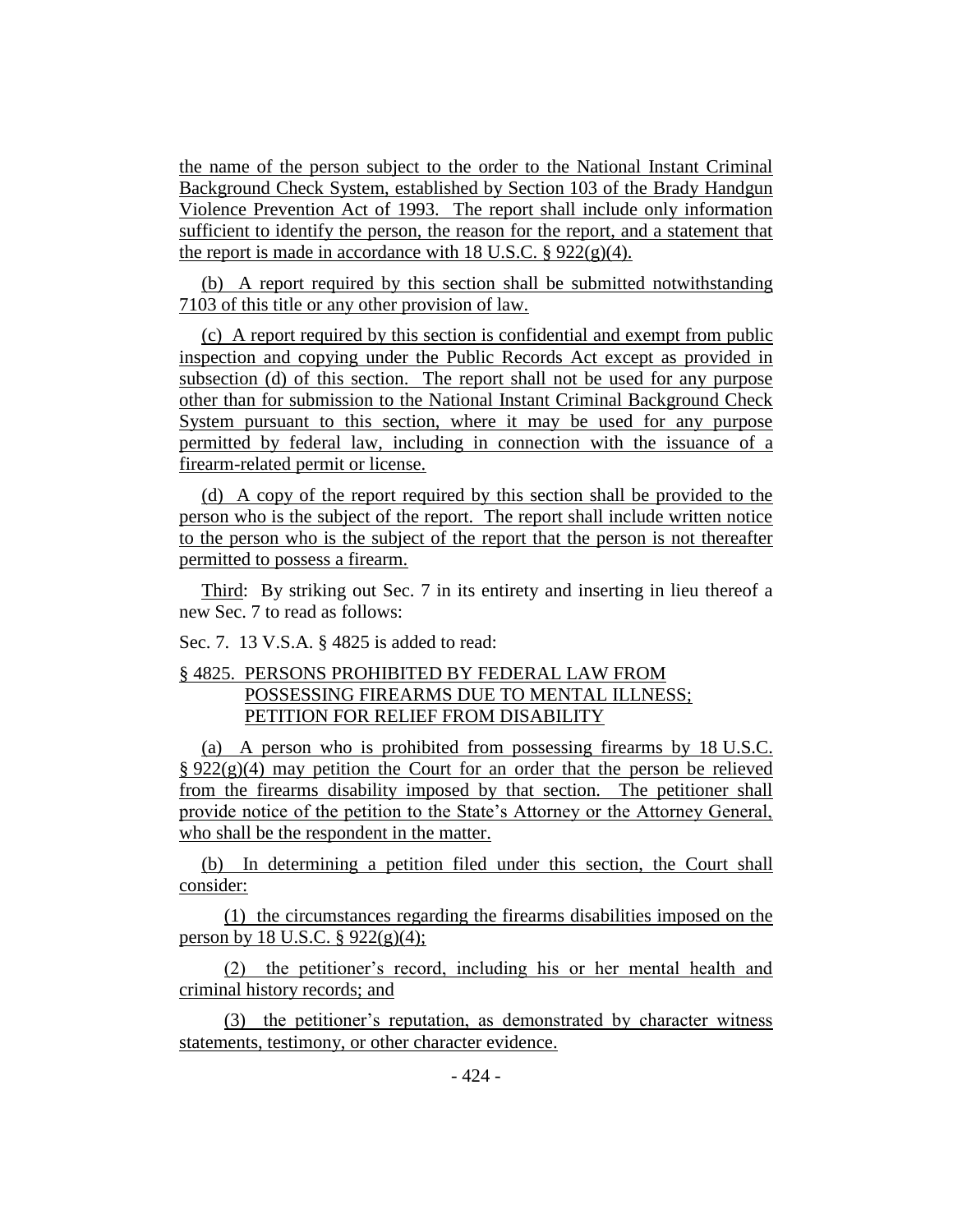(c)(1) The Court shall grant a petition filed under this section if it finds that the petitioner has demonstrated by a preponderance of the evidence that:

(A) at least 18 months have elapsed since the date that the person was last in the custody of the Department of Mental Health; and

(B) the person is no longer a person in need of treatment as defined in 18 V.S.A. § 7101(17).

(2) As the terms are used in this subsection, a finding that the person is no longer a person in need of treatment shall also mean that granting the relief will not be contrary to the public interest.

(d) If a petition filed under this section is granted, the Court shall enter an order declaring that the basis under which the person was prohibited from possessing firearms by 18 U.S.C.  $\S 922(g)(4)$  no longer applies. The Court shall inform the Federal Bureau of Investigation, the U.S. Attorney General, and the National Instant Criminal Background Check System of its decision.

(e) If the Court denies the petition, the petitioner may appeal the denial to the Vermont Supreme Court. The appeal shall be on the record, and the Supreme Court may review the record de novo.

(f) If the Court denies a petition filed under this section, no further petition shall be filed by the person until at least one year after the order of the trial court, or of the Supreme Court if an appeal is taken, becomes final.

(g) At the time a petition is filed pursuant to this chapter, the respondent shall give notice of the petition to any victim of the offense who is known to the respondent. The victim shall have the right to offer the respondent a statement prior to any stipulation or to offer the Court a statement. The disposition of the petition shall not be unnecessarily delayed pending receipt of a victim's statement. The respondent's inability to locate a victim after a reasonable effort has been made shall not be a bar to granting a petition.

(h) As used in this section, "reasonable effort" means attempting to contact the victim by first class mail at the victim's last known address and by telephone at the victim's last known telephone number.

Fourth: By striking out Sec. 8 in its entirety and inserting in lieu thereof a new Sec. 8 to read as follows:

## Sec. 8. REPORTING; DEPARTMENT OF MENTAL HEALTH; COURT ADMINISTRATOR

(a) The Department of Mental Health shall report to the Court Administrator on or before October 1, 2015 the names of all persons under the custody of the Department who on that date are subject to a hospitalization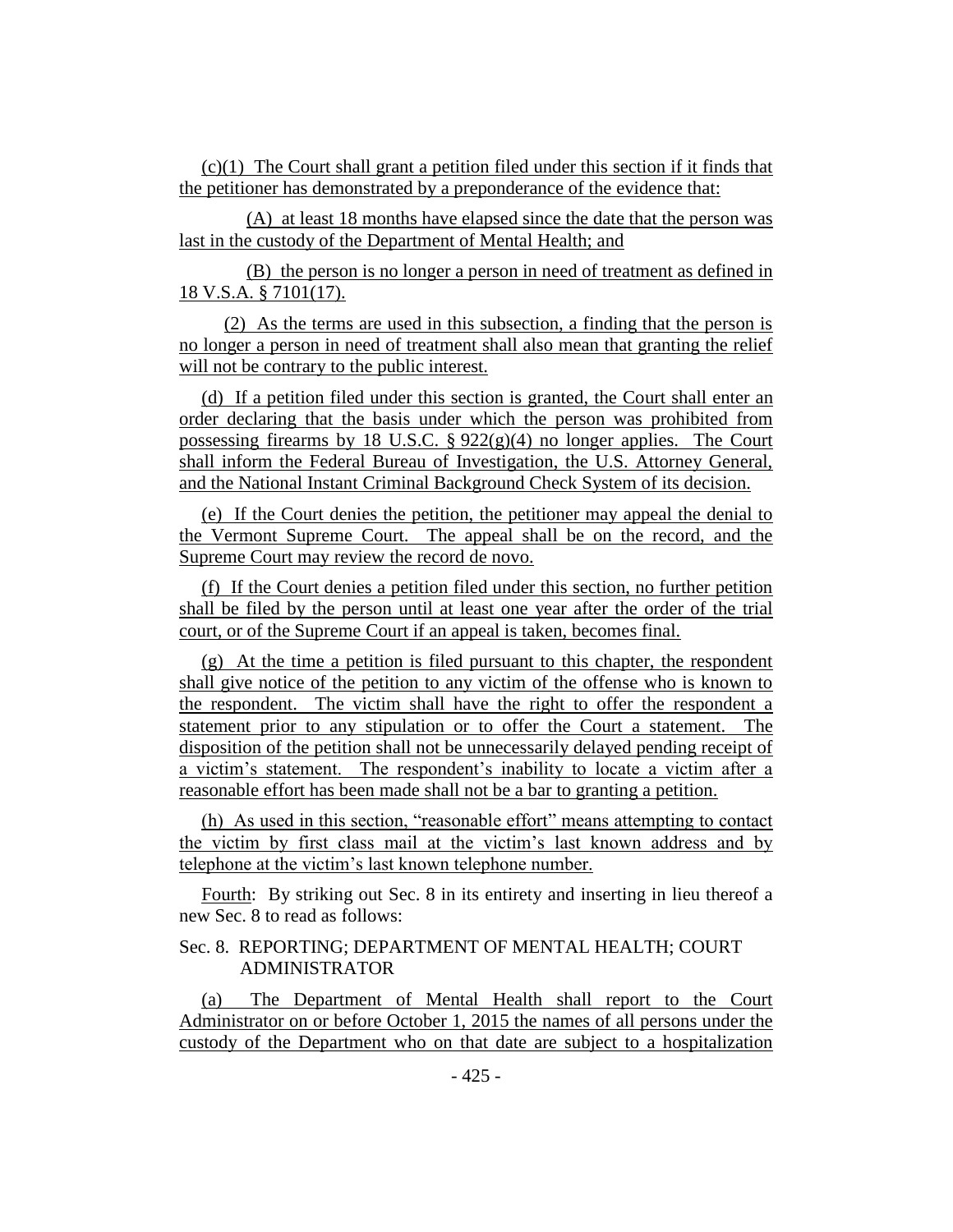order issued pursuant to 18 V.S.A. § 7617(b)(1) or (2), a nonhospitalization order issued pursuant to 18 V.S.A. § 7617(b)(3), or an order that a person is a person in need of treatment pursuant to 13 V.S.A. § 4822. The Court Administrator shall report the names provided pursuant to this section to the National Instant Criminal Background Check System, established by Section 103 of the Brady Handgun Violence Prevention Act of 1993. The report shall include only information sufficient to identify the person, the reason for the report, and a statement that the report is made in accordance with 18 U.S.C.  $\S$  922(g)(4).

(b) Reports required by this section shall be submitted notwithstanding 18 V.S.A. § 7103 or any other provision of law.

(c) A report required by this section is confidential and exempt from public inspection and copying under the Public Records Act except as provided in subsection (d) of this section. The report shall not be used for any purpose other than for submission to the National Instant Criminal Background Check System pursuant to this section, where it may be used for any purpose permitted by federal law, including in connection with the issuance of a firearm-related permit or license.

(d) A copy of the report required by this section shall be provided to the person who is the subject of the report. The report shall include written notice to the person who is the subject of the report that the person is not thereafter permitted to possess a firearm.

## **NEW BUSINESS**

## **Third Reading**

#### **S. 58.**

An act relating to requiring that the Defender General receive the same early retirement benefit as a State's Attorney.

#### **Second Reading**

#### **Favorable**

#### **J.R.H. 5.**

Joint resolution urging the Federal Communications Commission to adopt the new net neutrality rules as Commission Chair Thomas Wheeler has proposed.

**Reported favorably by Senator Cummings for the Committee on Economic Development, Housing & General Affairs.**

(Committee vote: 3-0-2)

(For House amendments, see House Journal of February 27, 2015, page 264)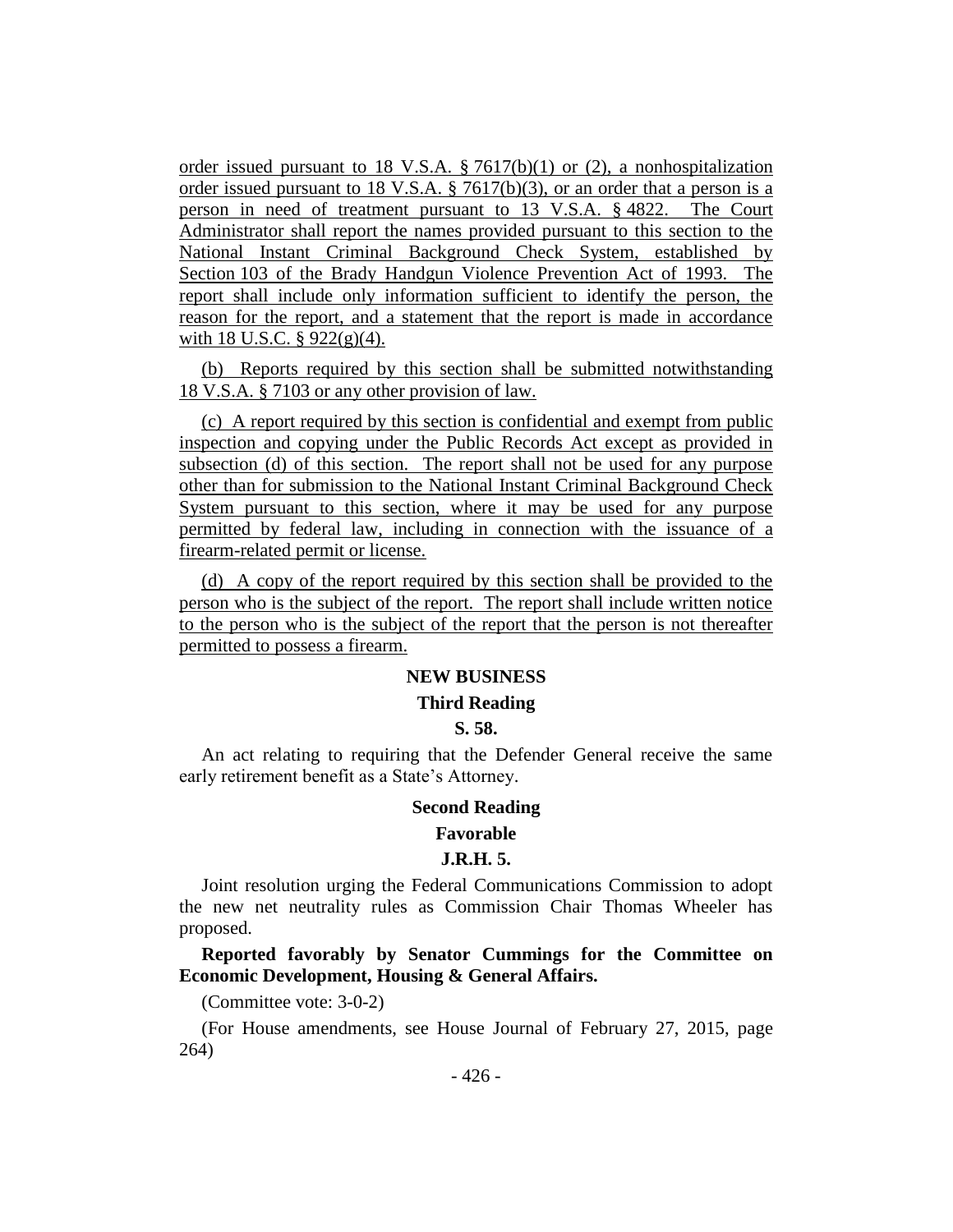#### **Favorable with Recommendation of Amendment**

## **S. 18.**

An act relating to privacy protection.

## **Reported favorably with recommendation of amendment by Senator Ashe for the Committee on Judiciary.**

The Committee recommends that the bill be amended by striking out all after the enacting clause and inserting in lieu thereof the following:

## Sec. 1. SPECIAL COMMITTEE ON PRIVACY IN VERMONT

(a) Creation. There is created a Special Committee on Privacy in Vermont to study issues related to the privacy of Vermonters.

(b) Membership, consulting.

(1) The Committee shall be composed of the following members:

(A) the Chair of the Senate Committee on Judiciary;

(B) the Chair of the House Committee on Judiciary;

(C) four current members of the Senate, who shall be members of the Senate Committee on Judiciary, appointed by the Committee on Committees;

(D) four current members of the House of Representatives, who shall be members of the House Committee on Judiciary, appointed by the Speaker of the House.

(2) The Committee shall consult with:

(A) The Attorney General.

(B) The American Civil Liberties Union of Vermont.

(C) The Department of State's Attorneys and Sheriffs.

(D) The Vermont Bankers Association.

(E) The Department of Financial Regulation.

(F) The Defender General.

(G) The Agency of Commerce and Community Development.

(H) The Vermont Retail and Grocers Association.

(I) Any other party whom the Committee determines would be of assistance.

(c) Duties. The Committee shall evaluate privacy issues affecting Vermonters in the areas of commerce, law enforcement, and health care, and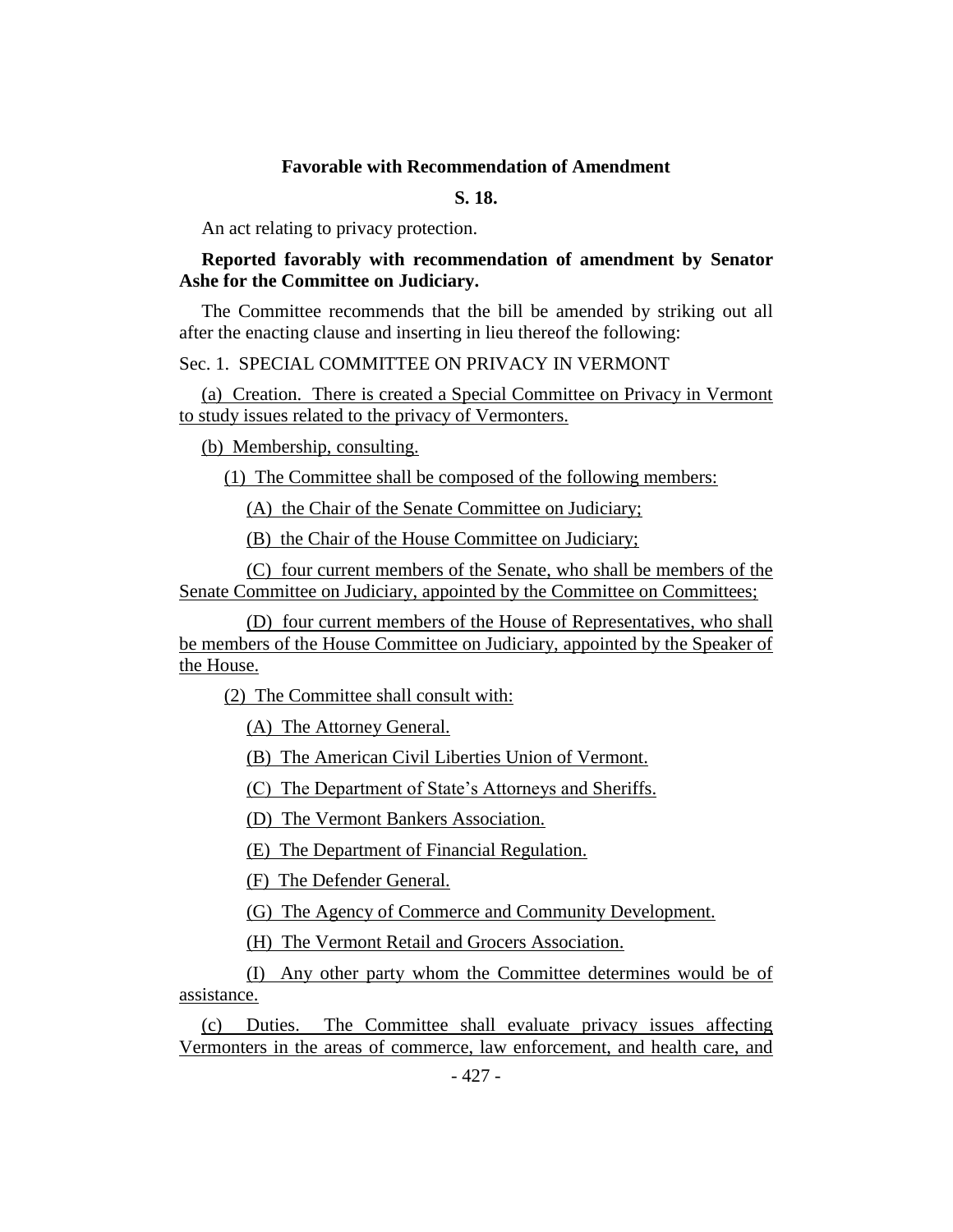shall examine the manner in which the laws of this State can be improved to enhance the privacy of Vermonters. The Committee shall consider:

(1) the use of drones by public agencies and private commercial entities;

(2) how commercial enterprises collect and use data about consumers;

(3) appropriate access to personal medical records;

(4) the ability of a criminal defendant to access data from any law enforcement data set that would assist his or her defense;

(5) the collection of customer and user data by companies providing electronic communication services;

(6) the appropriate retention period for data collected by automated license plate readers, and who should be able to access the data; and

(7) any other issues related to privacy identified by the Committee.

(d) Staffing. The Committee shall have the assistance of all relevant State agencies, the Office of the Legislative Council, and the Joint Fiscal Office.

(e) Meetings.

(1) The Chairs of the Senate and House Committees on Judiciary shall serve as co-chairs of the Committee.

(2)(A) A majority of members of the Committee shall be physically present at the same location to constitute a quorum.

(B) A member may vote only if physically present at the meeting location.

(C) The Committee may take action only if there is both a quorum and a majority vote of all members of the Committee.

(3) The Committee may meet up to six times, at least one of which shall be a public hearing, and shall cease to exist on January 1, 2016.

(f) Report. The Committee shall report any proposed legislation to the House and Senate Committees on Judiciary on or before December 15, 2015.

(g) Reimbursement. For attendance at meetings during adjournment of the General Assembly, members of the Committee shall be entitled to compensation and reimbursement for expenses as provided in 2 V.S.A. § 406.

Sec. 2. 2013 Acts and Resolves No. 69, Sec. 3 is amended to read:

Sec. 3. EFFECTIVE DATE AND SUNSET

(a) This act shall take effect on July 1, 2013.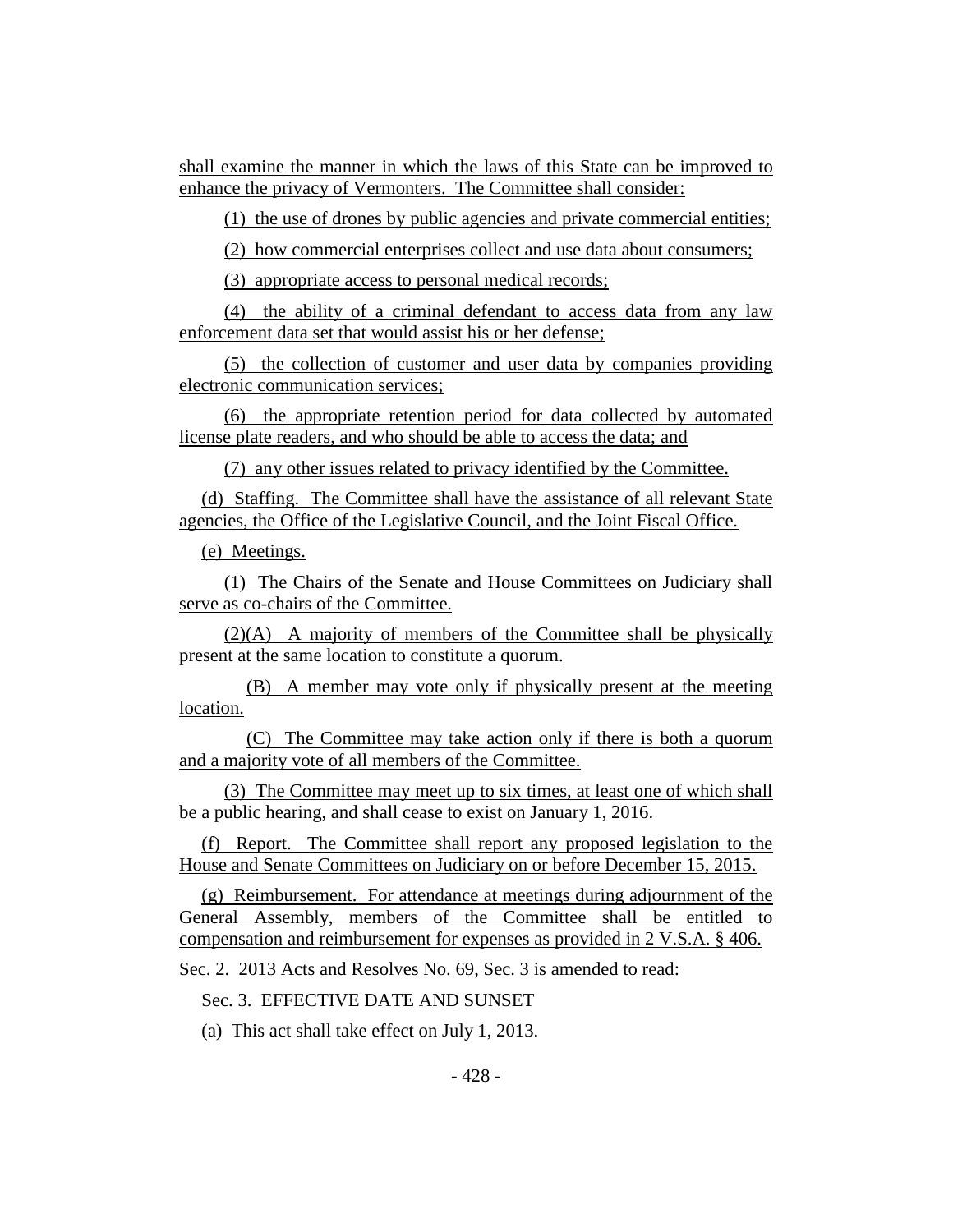(b) Secs. 1–2 of this act, 23 V.S.A. §§ 1607 and 1608, shall be repealed on July 1, 2015 2016.

#### Sec. 3. EFFECTIVE DATE

This act shall take effect on passage.

(Committee vote: 5-0-0)

## **Reported favorably with recommendation of amendment by Senator Kitchel for the Committee on Appropriations.**

The Committee recommends that the bill be amended as recommended by the Committee on Judiciary with the following amendment thereto:

By striking out Sec. 1 in its entirety.

And by renumbering the remaining sections to be numerically correct.

(Committee vote: 7-0-0)

## **S. 60.**

An act relating to payment for medical examinations for victims of sexual assault.

## **Reported favorably with recommendation of amendment by Senator McCormack for the Committee on Health & Welfare.**

The Committee recommends that the bill be amended as follows:

First: In Sec. 1, 8 V.S.A. § 4089, by striking out subsection (a) in its entirety and inserting in lieu thereof a new subsection (a) to read as follows:

(a) A health insurer shall not impose any co-payment or coinsurance or, to the extent permitted under federal law, deductible or other cost-sharing requirement for the sexual assault examination of a victim of alleged sexual assault for health care services associated with specific procedure codes identified in a memorandum of understanding between the health insurer and the Vermont Center for Crime Victim Services.

Second: In Sec. 4, confidentiality; memorandum of understanding, by striking out the introductory paragraph in its entirety and inserting in lieu thereof the following:

On or before August 1, 2015, the Department of Vermont Health Access, the three private insurers with the greatest number of covered lives in this State, and the Vermont Center for Crime Victim Services shall enter into a memorandum of understanding to ensure that: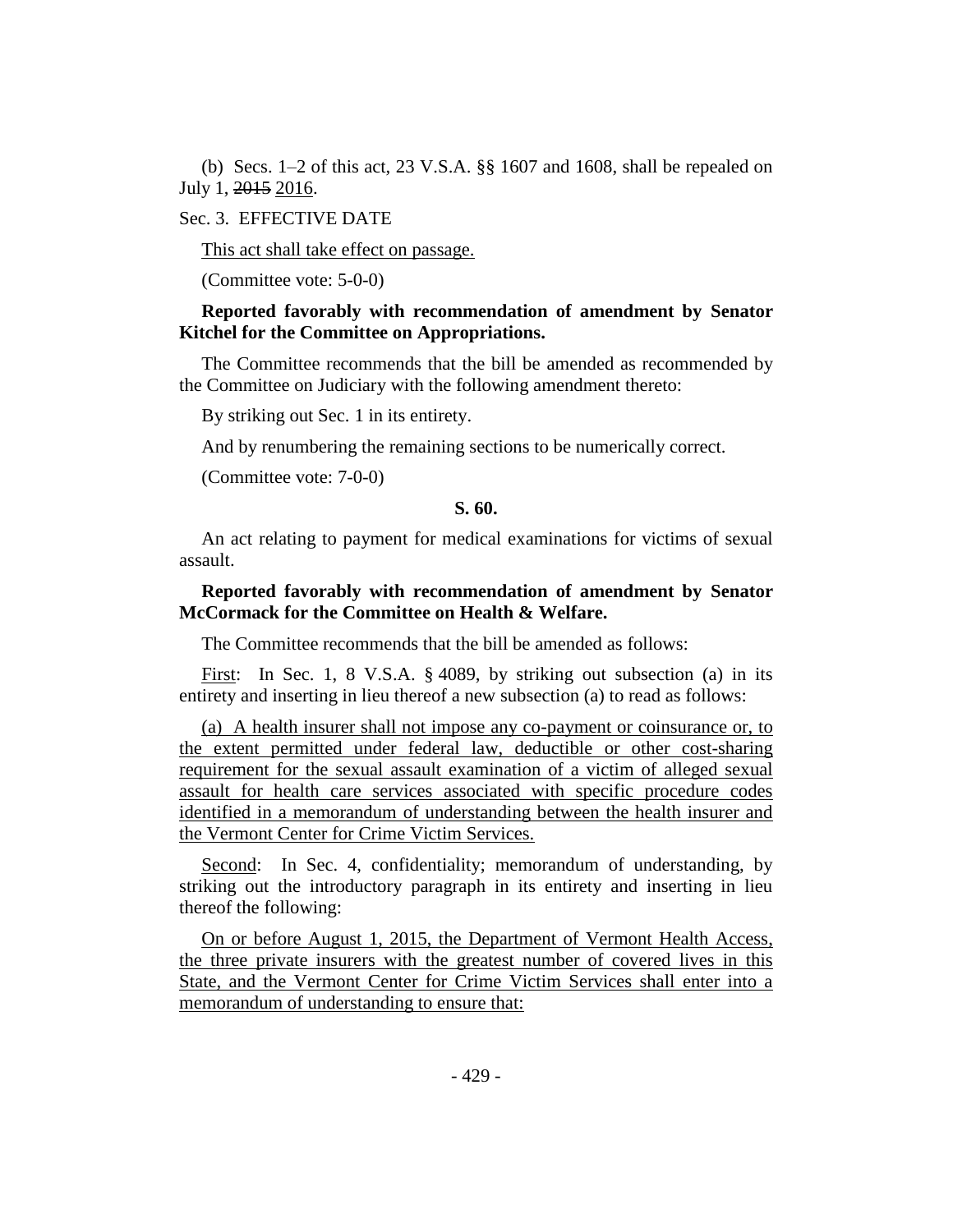Third: By striking out Sec. 5, effective date, in its entirety and inserting in lieu thereof a new Sec. 5 to read as follows:

#### Sec. 5. EFFECTIVE DATES

(a) Secs. 1 (insurance coverage for victims of sexual assault) and 3 (costs borne by the State) shall take effect on October 1, 2015, except that the Victims' Compensation Fund shall reimburse health care facilities and health care providers at 60 percent of billed charges beginning on the date of passage of this act.

(b) Secs. 2 (health care services for uninsured crime victims) and 4 (confidentiality; memorandum of understanding) and this section shall take effect on passage.

(Committee vote: 5-0-0)

## **Reported favorably with recommendation of amendment by Senator McCormack for the Committee on Appropriations.**

The Committee recommends that the bill be amended as recommended by the Committee on Health and Welfare and that the bill be further amended in Sec. 3, 32 V.S.A. § 1407, by striking out subsection (b) in its entirety and inserting in lieu thereof the following:

(b) The State shall bear the costs of forensic medical and psychological examinations administered to victims of crime committed in this State, in instances where that examination is requested by a law enforcement officer or a prosecuting authority of the State or any of its subdivisions and the victim does not have health coverage or the victim's health coverage does not cover the entire cost of the examination. The State shall also bear the costs of medical examinations sexual assault examinations, as defined in 8 V.S.A. § 4089, administered to victims in cases of alleged sexual assault where the victim obtains such an examination prior to receiving such a request if the victim does not have health coverage or the victim's health coverage does not cover the entire cost of the examination. If, as a result of a sexual assault examination, the alleged victim has been referred for mental health counseling, the State shall bear the any costs of such examination not covered by the victim's health coverage. These costs may be paid from the Victims' Compensation Fund from funds appropriated for that purpose.

(Committee vote: 7-0-0)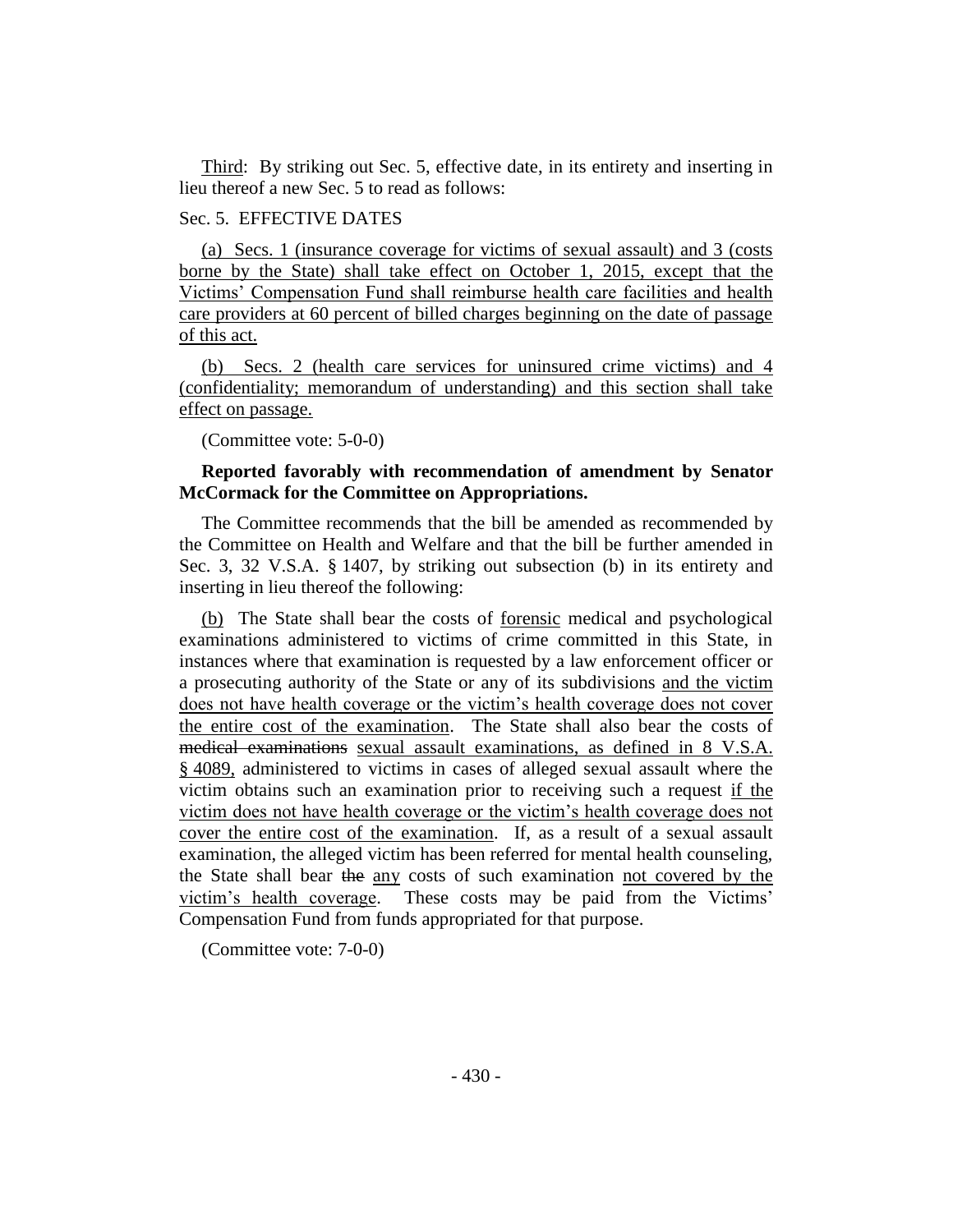#### **NOTICE CALENDAR**

#### **Committee Bills for Second Reading**

#### **Favorable with Recommendation of Amendment**

#### **S. 138.**

An act relating to promoting economic development.

**By the Committee on Economic Development, Housing and General Affairs.**

#### **Reported favorably with recommendation of amendment by Senator Snelling for the Committee on Natural Resources & Energy.**

The Committee recommends that the bill be amended as follows:

First: By striking out Secs. 30–34 in their entirety and inserting in lieu thereof new Secs. 30–37 to read as follows:

Sec. 30. [Deleted.]

Sec. 31. [Deleted.]

Sec. 32. [Deleted.]

## Sec. 33. ACT 250; IMPLEMENTATION OF SETTLEMENT PATTERNS **CRITERION**

(a) The General Assembly finds that:

(1) 2014 Acts and Resolves No. 147, Sec. 2 amended 10 V.S.A. § 6086(a)(9)(L) (Criterion 9L) to become a settlement patterns criterion.

(2) Effective on October 17, 2014, the Board adopted a procedure to implement Criterion 9L (the Criterion 9L Procedure).

(b) The General Assembly determines that additional opportunity for public comment on the Criterion 9L Procedure, as well as additional education and improved guidance, would be beneficial in implementing the criterion.

(1) The Board shall review the Criterion 9L Procedure in full collaboration with ACCD and ANR.

(A) Prior to proposing any revisions, the Board shall solicit input from affected parties and the public, including planners, developers, municipalities, environmental advocacy organizations, regional planning commissions, regional development corporations, and business advocacy organizations such as State and regional chambers of commerce.

(B) If the Board makes revisions, it shall adopt them in the form of a procedure under 3 V.S.A. chapter 25.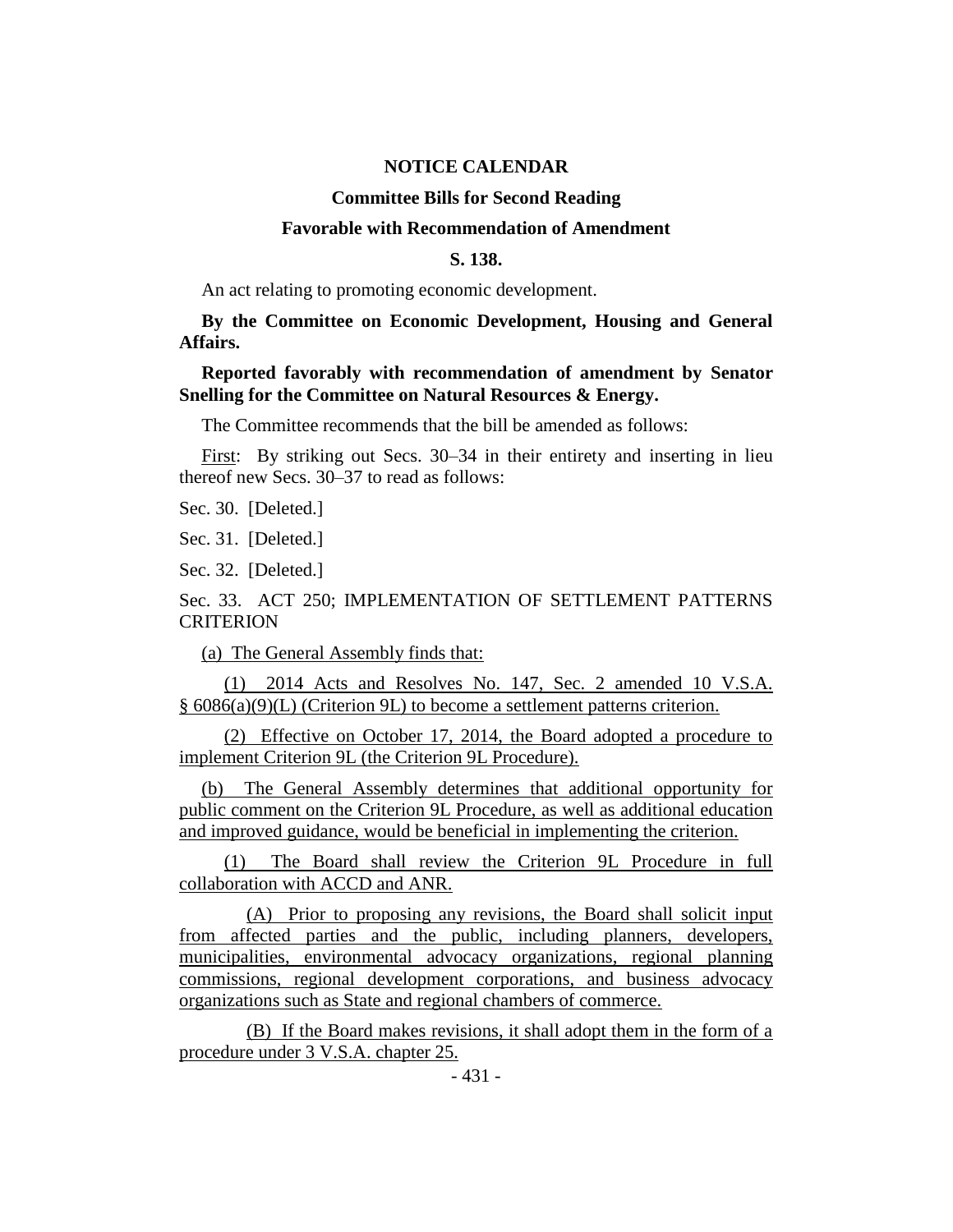(2) ACCD shall work with the NRB and ANR to develop outreach material on Criterion 9L, including illustrative examples of appropriate development design, and implement a training plan on the criterion for local elected officials, municipal boards, State and regional organizations and associations, environmental groups, consultants, and developers.

Sec. 34. [Deleted.]

Sec. 35. 24 V.S.A. § 4471(e) is amended to read:

(e) Vermont neighborhood Neighborhood development area. Notwithstanding subsection (a) of this section, a determination by an appropriate municipal panel shall not be subject to appeal if the determination is that a proposed residential development within a designated downtown development district, designated growth center, or designated Vermont neighborhood, or designated neighborhood development area seeking conditional use approval will not result in an undue adverse effect on the character of the area affected, as provided in under subdivision  $4414(3)(\overrightarrow{A})(i\overrightarrow{i})$ of this title.

Sec. 36. 10 V.S.A. § 6086(a)(9)(B) is amended to read:

(B) Primary agricultural soils. A permit will be granted for the development or subdivision of primary agricultural soils only when it is demonstrated by the applicant that, in addition to all other applicable criteria, either, the subdivision or development will not result in any reduction in the agricultural potential of the primary agricultural soils; or:

(i) the development or subdivision will not significantly interfere with or jeopardize the continuation of agriculture or forestry on adjoining lands or reduce their agricultural or forestry potential; and

(ii) except in the case of an application for a project located in a designated growth center area listed in subdivision  $6093(a)(1)$  of this title, there are no lands other than primary agricultural soils owned or controlled by the applicant which are reasonably suited to the purpose of the development or subdivision; and

(iii) except in the case of an application for a project located in a designated growth center area listed in subdivision  $6093(a)(1)$  of this title, the subdivision or development has been planned to minimize the reduction of agricultural potential of the primary agricultural soils through innovative land use design resulting in compact development patterns, so that the remaining primary agricultural soils on the project tract are capable of supporting or contributing to an economic or commercial agricultural operation; and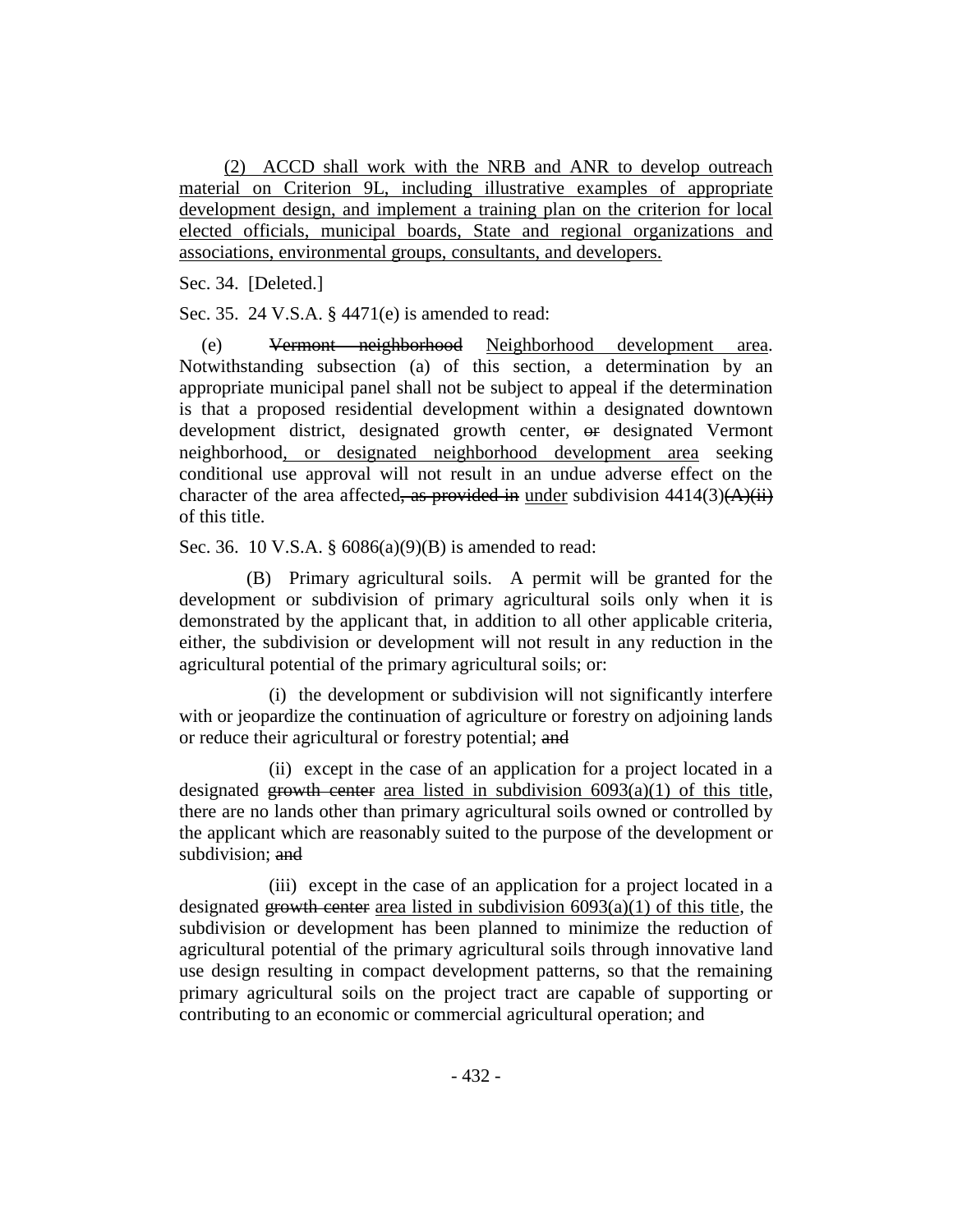(iv) suitable mitigation will be provided for any reduction in the agricultural potential of the primary agricultural soils caused by the development or subdivision, in accordance with section 6093 of this title and rules adopted by the Natural Resources Board.

Sec. 37. 10 V.S.A. § 6310 is added to read:

#### § 6310. CONSERVATION EASEMENT HOLDER; NONMERGER

If a holder of a conservation easement is or becomes the owner in fee simple of property subject to the easement, the easement shall continue in effect and shall not be extinguished.

Second: After Sec. 37, by striking out "Sec. 35–39. [Reserved]" and inserting in lieu thereof the following: Secs. 38–39. [Reserved]

(Committee vote: 4-0-1)

#### **S. 139.**

An act relating to pharmacy benefit managers, hospital observation status, and chemicals of high concern to children.

#### **By the Committee on Health and Welfare.**

## **Reported favorably with recommendation of amendment by Senator McCormack for the Committee on Appropriations.**

The Committee recommends that the bill be amended by striking out Sec. 5 (Prospective Payment for Home Health Services), Sec. 6 (Health Care Oversight Committee), Sec. 7 (Mental Health Oversight Committee), Sec. 8 (Long-Term Care Evaluation Task Force), and Sec. 13 (Appropriation) in their entirety and renumbering the remaining sections of the bill to be numerically correct.

(Committee vote: 7-0-0)

#### **Second Reading**

#### **S. 42.**

An act relating to the substance abuse system of care.

## **Reported favorably with recommendation of amendment by Senator Lyons for the Committee on Health & Welfare.**

The Committee recommends that the bill be amended by striking out all after the enacting clause and inserting in lieu thereof the following: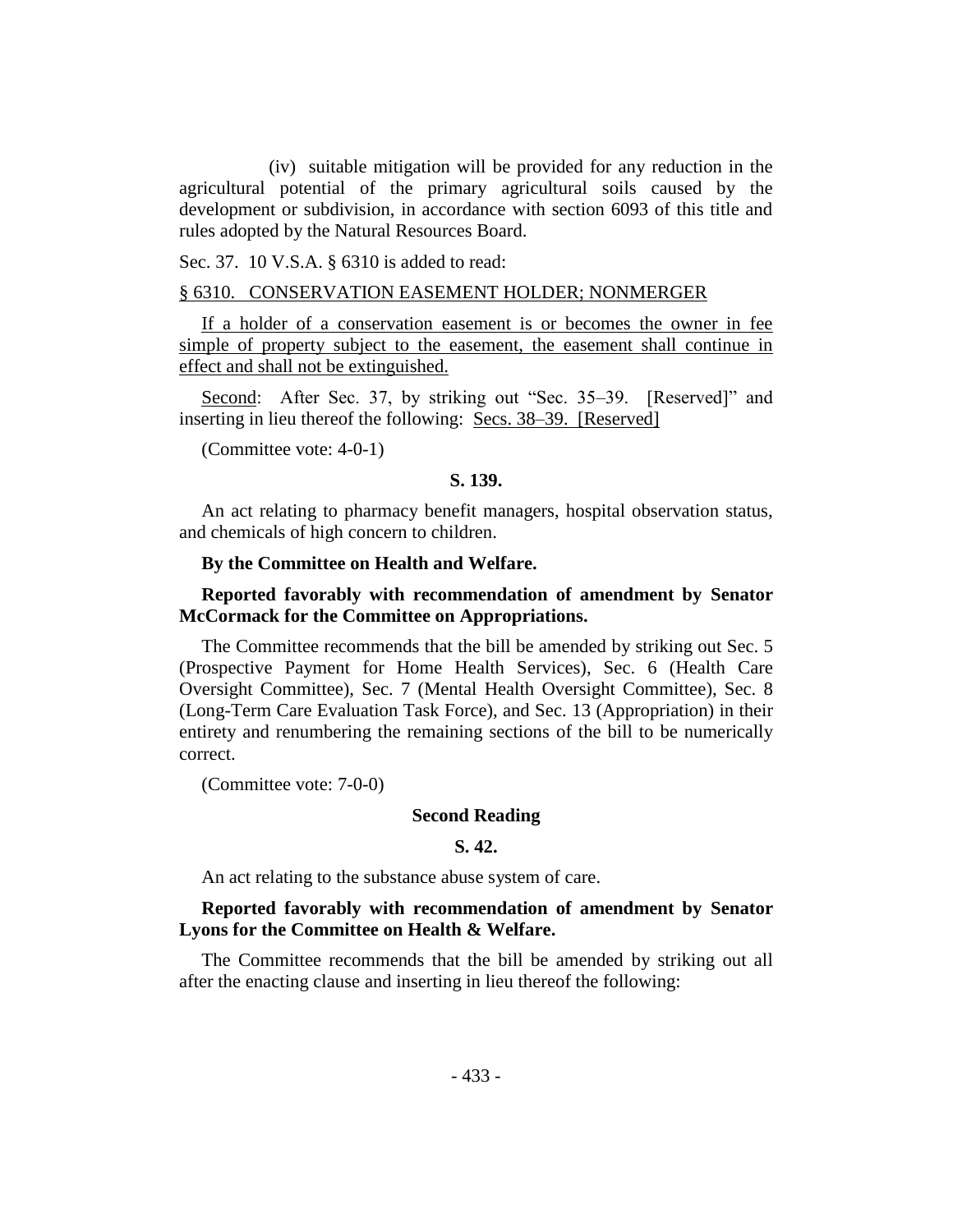Sec. 1. 16 V.S.A. § 909(a) is amended to read:

(a) The Secretary, in conjunction with the Alcohol and Drug Substance Abuse Advisory Council, and where appropriate, with the Division of Health Promotion Alcohol and Drug Abuse Programs, shall develop a sequential alcohol and drug abuse prevention education curriculum for elementary and secondary schools. The curriculum shall include teaching about the effects and legal consequences of the possession and use of tobacco products.

Sec. 2. 18 V.S.A. chapter 94 is redesignated to read:

## CHAPTER 94. DIVISION OF ALCOHOL AND DRUG ABUSE PROGRAMS SUBSTANCE ABUSE PREVENTION AND CARE

Sec. 3. 18 V.S.A. chapter 94, subchapters 1, 2, 3, and 4 are added to read:

## Subchapter 1. System of Care

## § 4811. PRINCIPLES

The General Assembly adopts the following principles pertaining to substance abuse prevention, intervention, treatment, and recovery services:

(1) Substance abuse and substance use disorders are health problems, and shall therefore be addressed using a public health approach. A public health approach emphasizes prevention and wellness for the entire population, not only those individuals with an illness or disease.

(2) The State of Vermont's substance abuse system of care shall be patient-centered and trauma-informed. It shall reflect effectiveness, ease of access, evidence-based practices, cultural competency, and the highest standards of care.

(3) A coordinated continuum of substance abuse prevention, intervention, treatment, and recovery services shall be provided throughout the State, including by the Agency of Human Services, hospitals, approved providers, preferred providers, alcohol and drug abuse counselors, regardless of whether or not the counselor is affiliated with an approved provider or preferred provider, and community and peer partners to ensure that services are available to individuals at all stages of substance misuse and substance use disorders. All providers within the continuum shall move towards the goal of providing services based on current research on addiction, medicine, clinical treatment, and evidence-based best practices.

(4) Programs addressing substance abuse prevention, intervention, treatment, or recovery shall be data driven and responsive to changes in demonstrated need, service delivery practices, and funding resources.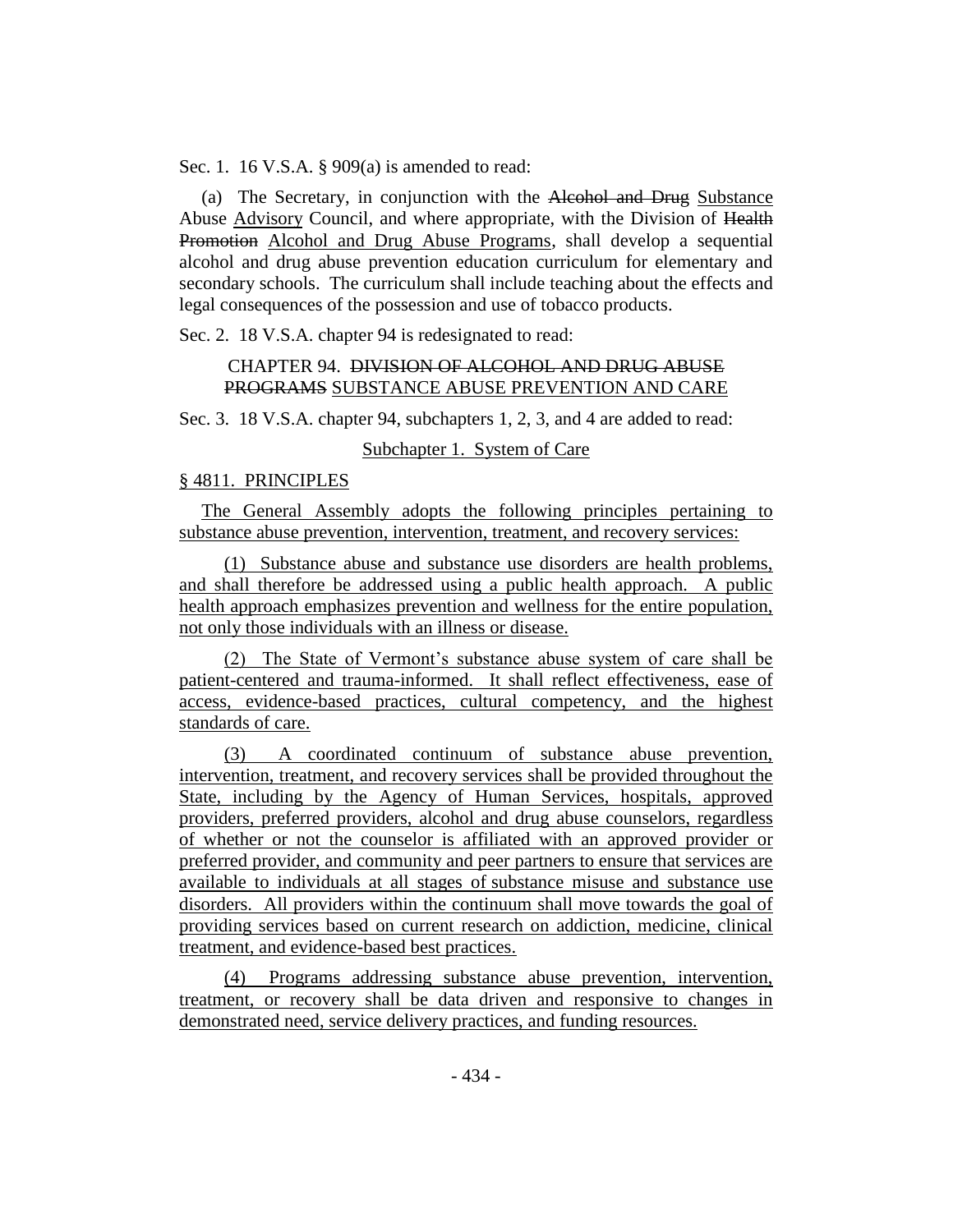(5) Determinations as to the appropriate level of care shall be made in accordance with evidence-based guidelines. Consideration shall also be given to the age appropriateness of services.

(6) To the extent possible, the delivery of substance abuse services shall be integrated into Vermont's health care system and across the Agency of Human Services.

(7) Patients and providers shall share responsibility for treatment outcomes.

(8) The delivery of substance abuse services shall be consistent throughout the State in terms of both access to care and the type of services offered.

(9) Recognizing the ongoing challenges and potential for relapse among individuals with a substance use disorder, services addressing both episodic and chronic substance use disorders shall be accessible throughout the State.

(10) The Commissioners of Health and of Vermont Health Access shall ensure that oversight and accountability are built into all aspects of the system of care for substance abuse services, including for alcohol and drug abuse counselors, regardless of whether or not the counselor is affiliated with an approved provider or preferred provider.

## § 4812. DEFINITIONS

As used in this chapter:

(1) "Alcohol and drug abuse counselor" means the same as in 26 V.S.A. chapter 62.

(2) "Approved provider" means a substance abuse organization that has attained a certificate of operation from the Department of Health's Division of Alcohol and Drug Abuse Programs, but does not currently have an existing contract or grant from the Division to provide substance abuse treatment.

(3) "Client" means a person who receives treatment services from an approved provider, preferred provider, or alcohol and drug abuse counselor.

(4) "Continuum of care" means an optimal mix of interventions to address substance abuse and substance use disorders.

(5) "Cultural competence" means a set of behaviors, attitudes, and policies that are culturally and linguistically appropriate to the needs of the population served.

(6) "Designated agency" means the same as in section 7252 of this title.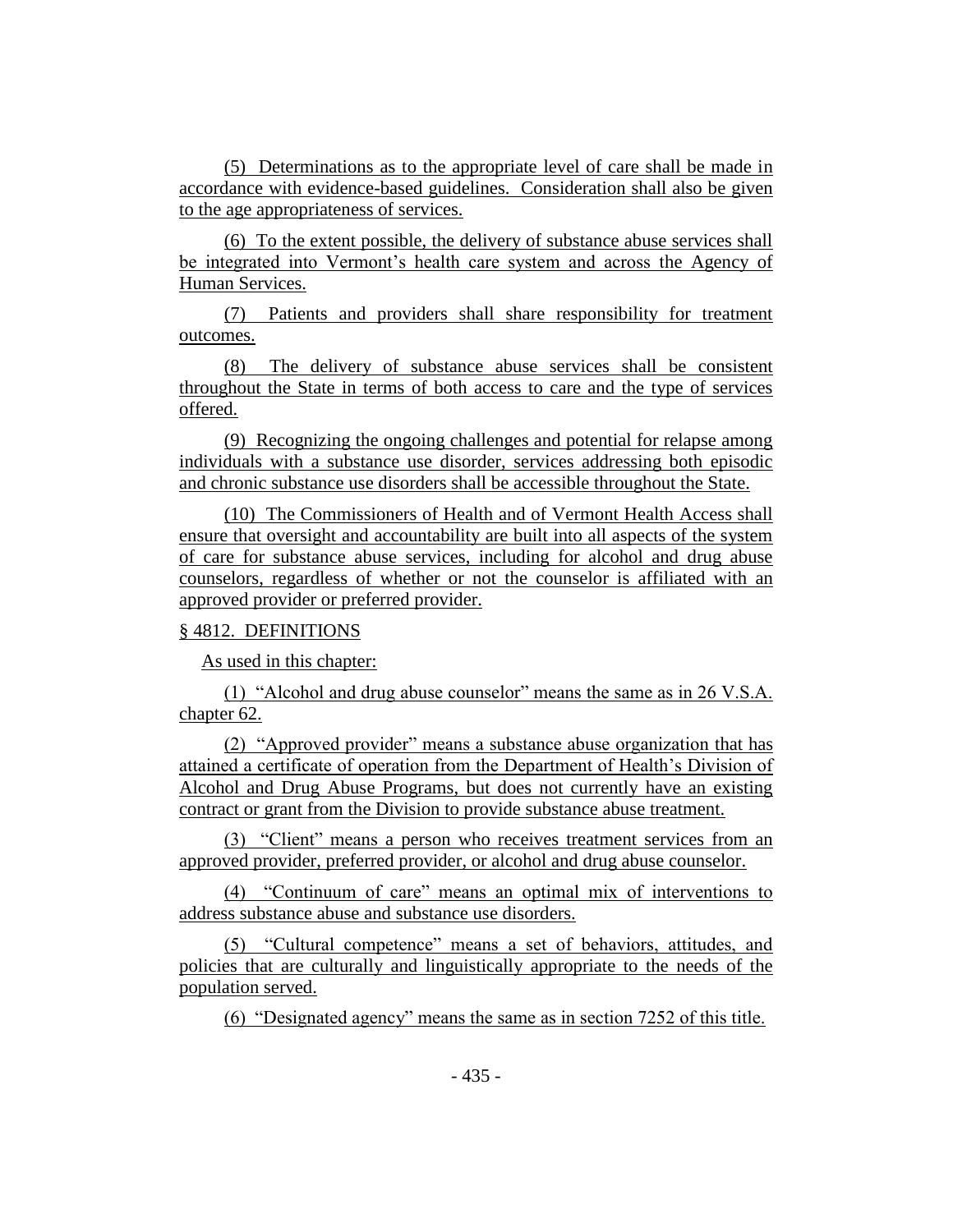(7) "Incapacitated" means that a person, as a result of his or her use of alcohol or other drugs, is in a state of intoxication or of mental confusion resulting from withdrawal such that the person:

(A) appears to need medical care or supervision by an approved provider to ensure his or her safety; or

(B) appears to present a direct active or passive threat to the safety of others.

(8) "Intervention" means processes and programs used to identify and act on early signs of substance abuse before it becomes a lifelong problem, including prevention screenings and brief, early interventions and referrals.

(9) "Intoxicated" means a condition in which the mental or physical functioning of an individual is substantially impaired as a result of the presence of alcohol or other drugs in his or her system.

(10) "Law enforcement officer" means a law enforcement officer certified by the Vermont Criminal Justice Training Council as provided in 20 V.S.A. §§ 2355–2358 or appointed by the Commissioner of Public Safety as provided in 20 V.S.A. § 1911.

(11) "Licensed hospital" means a hospital licensed under chapter 43 of this title.

(12) "Person-centered care" means a service delivery mode that gives an individual a primary decision making role in directing his or her care, including having control over his or her own plan and service delivery decisions.

(13) "Preferred provider" means any substance abuse organization that has attained a certificate of operation from the Department of Health's Division of Alcohol and Drug Abuse Programs and has an existing contract or grant from the Division to provide substance abuse treatment.

(14) "Prevention" means the promotion of healthy lifestyles that reduce substance abuse and substance use disorder prior to the onset of a disorder.

(15) "Protective custody" means a civil status in which an incapacitated person is detained by a law enforcement officer for the purposes of:

(A) ensuring the safety of the individual or the public, or both; and

(B) assisting the individual to return to a functional condition.

(16) "Recovery" means a process of change in which an individual with a substance use disorder improves his or her health and wellness, lives in a self-directed manner, and strives to reach his or her full potential.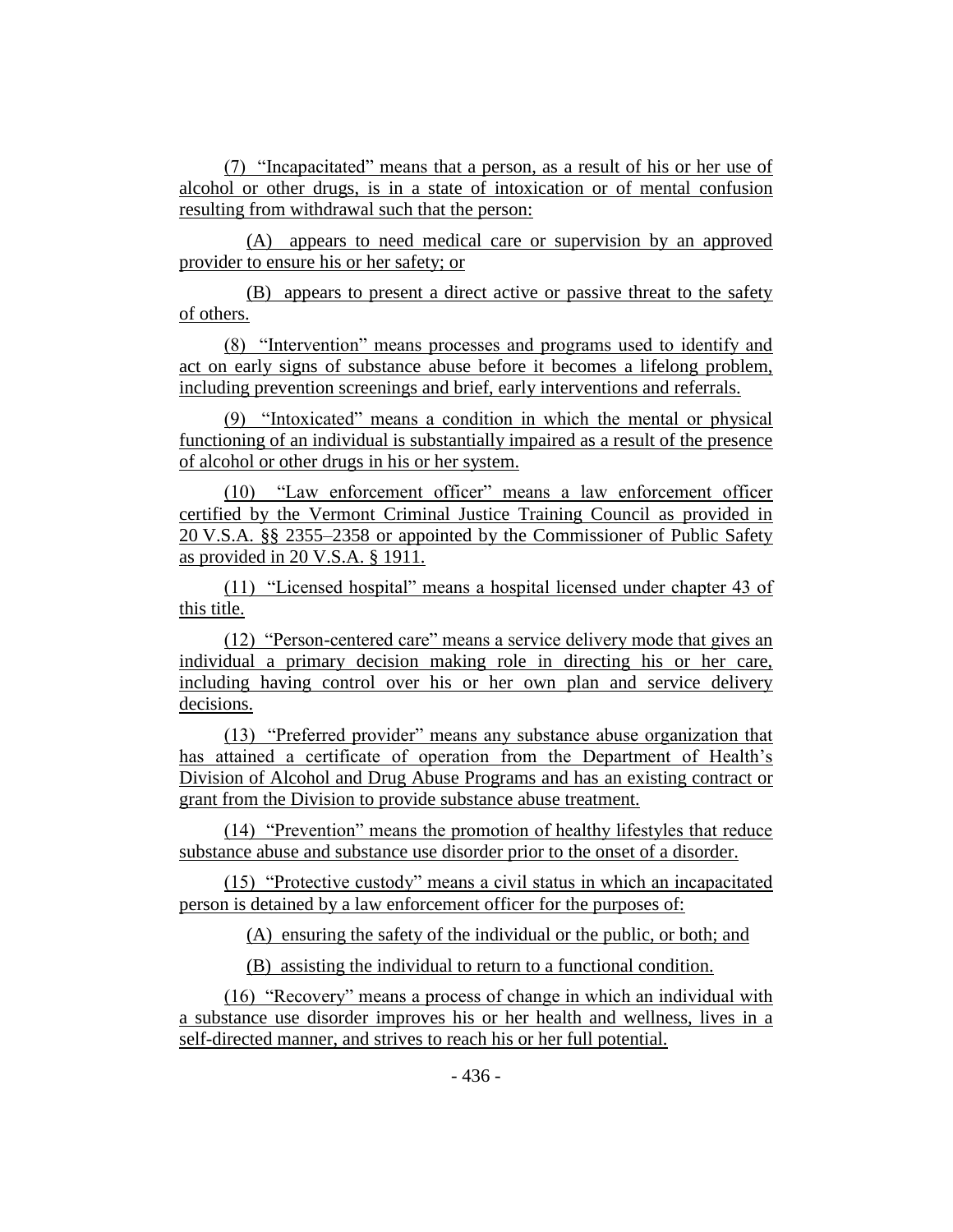(17) "Secretary" means the Secretary of Human Services or the Secretary's designee.

(18) "Substance abuse" means a range of harmful or hazardous behaviors such as underage use of alcohol, excessive drinking, use of alcohol during pregnancy, prescription drug misuse, and use of illicit drugs.

(19) "Substance use disorder" means the recurrent use of alcohol, drugs, or both that causes a clinically and functionally significant impairment consistent with the definition in the Diagnostic and Statistical Manual (DSM-5) or its successor.

(20) "System of care" means the continuum of substance abuse prevention, intervention, treatment, and recovery services offered consistently throughout geographically diverse regions of the State.

(21) "Trauma-informed care" means the provision of services that identify the impact of trauma and pathways for recovery; recognize the signs and symptoms of trauma; respond by fully-integrating knowledge about trauma into policies, procedures, and practices; and seek to actively avoid retraumatization.

(22) "Treatment" means the broad range of services including withdrawal management, outpatient, intensive outpatient, residential, and recovery services that are needed by persons with a substance use disorder and may include a variety of other medical, social, vocational, and educational supports and services, including care management, aftercare, and follow-up services relevant to the recovery of these persons.

(23) "Withdrawal management" means the planned withdrawal of an individual from a state of acute or chronic intoxication consistent with the definition in the Diagnostic and Statistical Manual (DSM-5) or its successor.

## § 4813. DIVISION OF ALCOHOL AND DRUG ABUSE PROGRAMS

(a) The Division of Alcohol and Drug Abuse Programs shall plan, operate, and evaluate a consistent, effective, and comprehensive continuum of substance abuse programs. These programs shall coordinate care with Vermont's health, mental health, and human services systems. All duties, responsibilities, and authority of the Division shall be carried out and exercised by and within the Department of Health.

(b) Under the direction of the Commissioner of Health, the Deputy Commissioner of Alcohol and Drug Abuse Programs shall review, approve, and coordinate all alcohol and drug programs developed or administered by any State agency or department, except for alcohol and drug education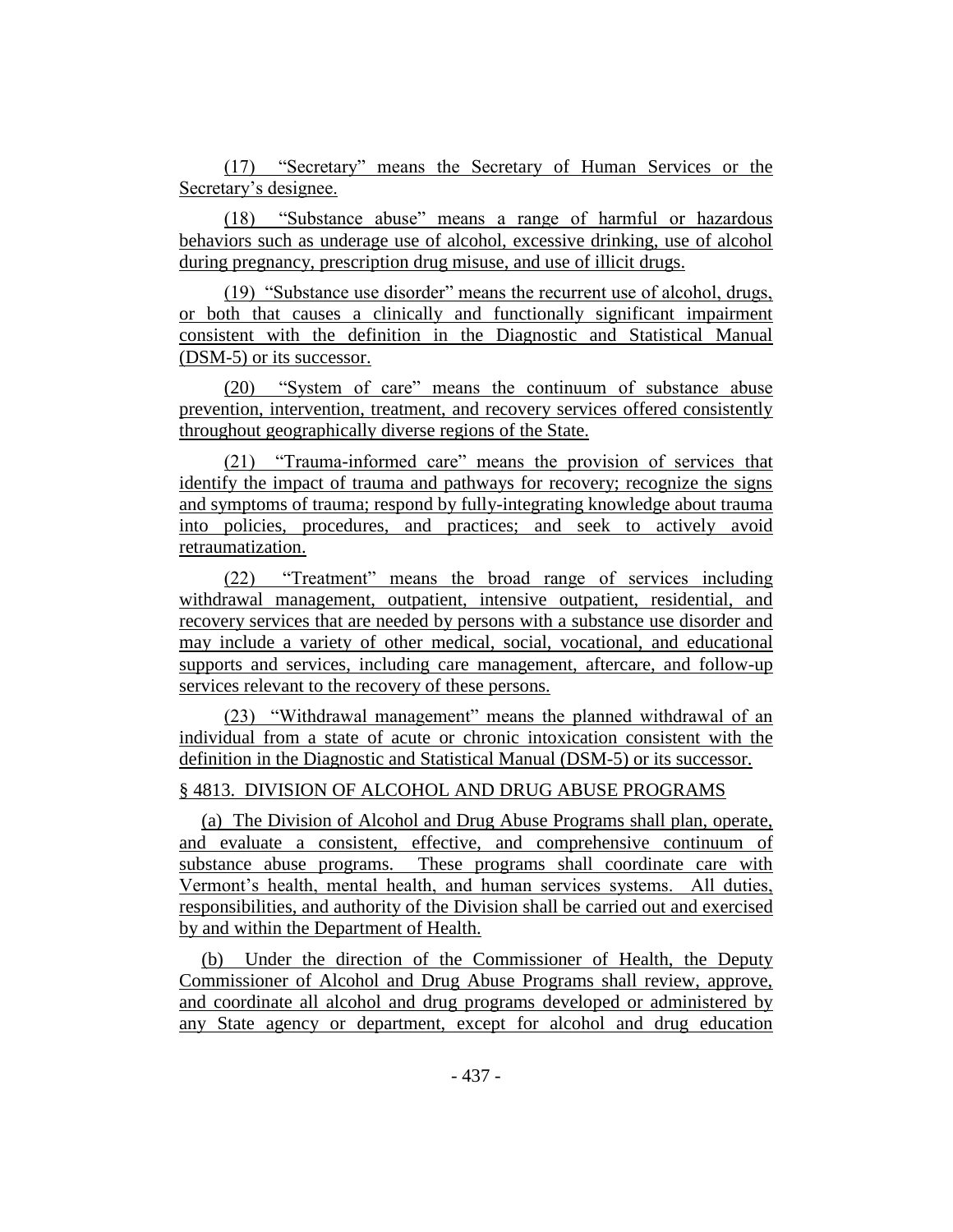programs developed by the Agency of Education in conjunction with the Substance Abuse Advisory Council pursuant to 16 V.S.A. § 909.

(c)(1) Any federal or private funds received by the State for purposes of alcohol and drug programs shall be in the budget of and administered by the Agency of Human Services. This subdivision shall not apply to the programs of the Department of Corrections.

(2) To the extent possible, funds shall be used in a manner that creates a comprehensive and coordinated network of services throughout the State.

(d) The Division of Alcohol and Drug Abuse Programs shall be responsible for the direct oversight and delivery of the programs administered by the Secretary pursuant to subdivision  $(c)(1)$  of this section. It shall also be authorized to inspect and monitor these programs and services to ensure quality of care and compliance with State and national standards.

(e) With regard to alcohol and drug treatment, the Commissioner of Health may contract with the Secretary of State for the provision of adjudicative services of one or more administrative law officers and other investigative, legal, and administrative services related to licensure and discipline of alcohol and drug abuse counselors.

## § 4814. AUTHORITY AND ACCOUNTABILITY FOR SUBSTANCE ABUSE SERVICES; RULES FOR ACCEPTANCE INTO TREATMENT

(a) The Secretary shall have the authority and accountability for providing or arranging for the provision of a comprehensive system of substance abuse prevention, intervention, treatment, and recovery services.

(b) The Secretary shall adopt rules and standards pursuant to 3 V.S.A. chapter 25 for the implementation of the provisions of this chapter. In establishing rules regarding the administration and adherence to substance abuse treatment program standards, the Secretary shall adhere to the following guidelines:

(1) A client shall be initially assessed and assigned to the appropriate level of care using evidence-based tools.

(2) A person shall not be denied treatment solely because he or she has withdrawn from treatment against medical advice on a prior occasion or because he or she has relapsed after earlier treatment.

(3) An individualized treatment plan shall be prepared and maintained on a current basis for each client.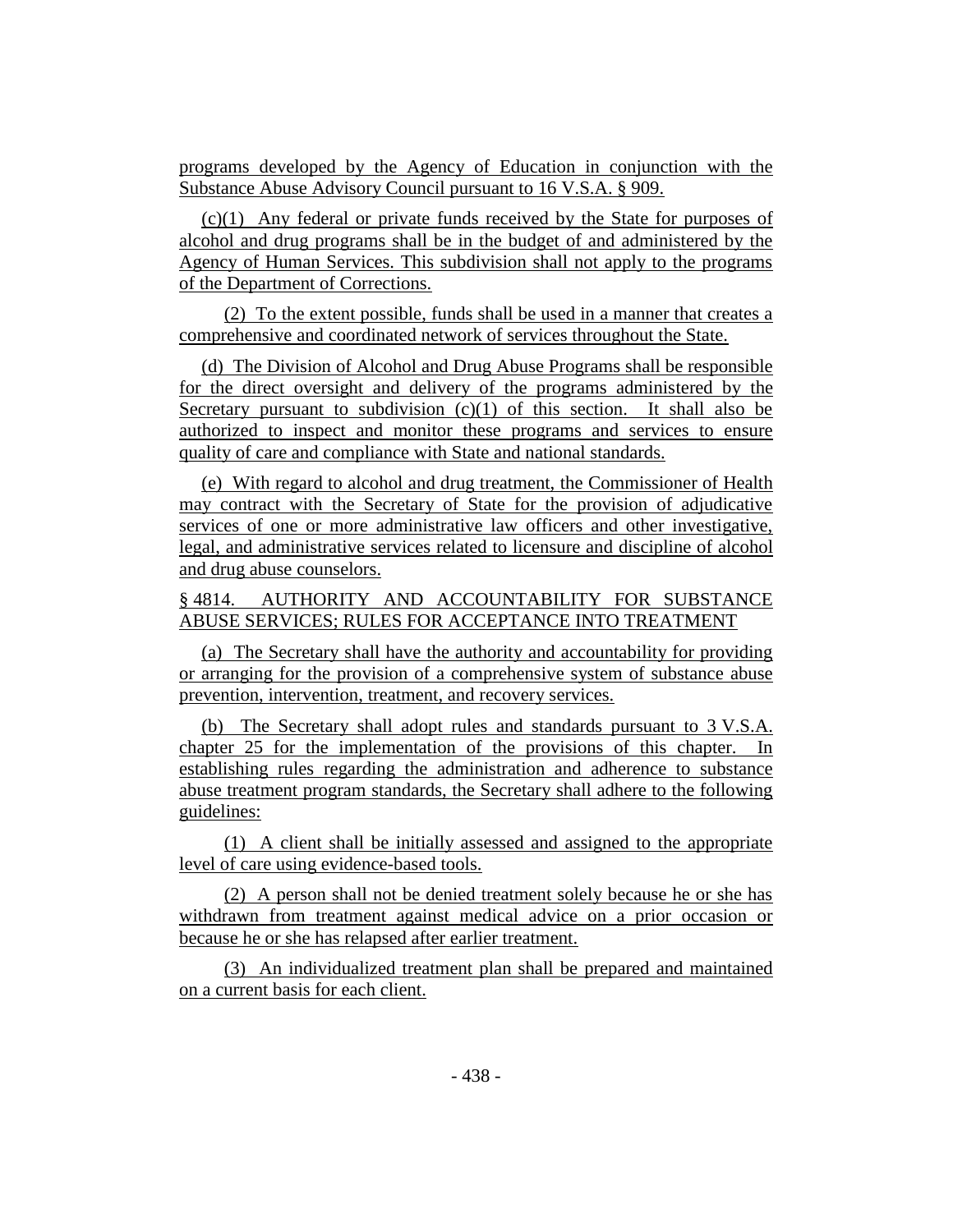(4) Provision shall be made for a continuum of coordinated treatment and recovery services, so that a person who leaves a program or a form of treatment shall have other appropriate services available.

## § 4815. SYSTEM OF CARE

(a) The Commissioner of Health shall coordinate and supervise a continuum of geographically diverse substance abuse services throughout the State that shall include at least the following:

(1) prevention programming and services, including initiatives to deter substance use among youths;

(2) early intervention, including Screening, Brief Intervention, Referral to Treatment (SBIRT) in health care and human services settings;

(3) treatment, including medication-assisted treatment, outpatient services supervised by a licensed alcohol and drug abuse counselor regardless of whether the counselor is affiliated with an approved provider or preferred provider, and inpatient and residential services;

(4) recovery support services;

(5) transitional housing;

(6) coordination of complex care between health, mental health; and

(7) licensure of alcohol and drug abuse counselors pursuant to 26 V.S.A. § 3235.

(b) The Commissioners of Health, of Mental Health, and of Vermont Health Access, in consultation with the Substance Abuse Advisory Council, Green Mountain Care Board, preferred providers, and other community partners, shall develop and implement a plan aimed at creating a cohesive substance abuse system of care in Vermont. The plan shall foster a unified provider network in which providers are reimbursed for comprehensive services that are responsive to patient needs. The plan shall:

(1) balance the delivery of episodic and chronic treatment services;

(2) ensure the coordination of care and payment;

(3) enable treatment based on the American Society of Addiction Medicine's definition of medical necessity and established levels of care;

(4) make case management services available to chronically lapsing patients to ensure consistency in treatment and recovery over time; and

(5) incorporate any payment reform recommendations offered by the Green Mountain Care Board.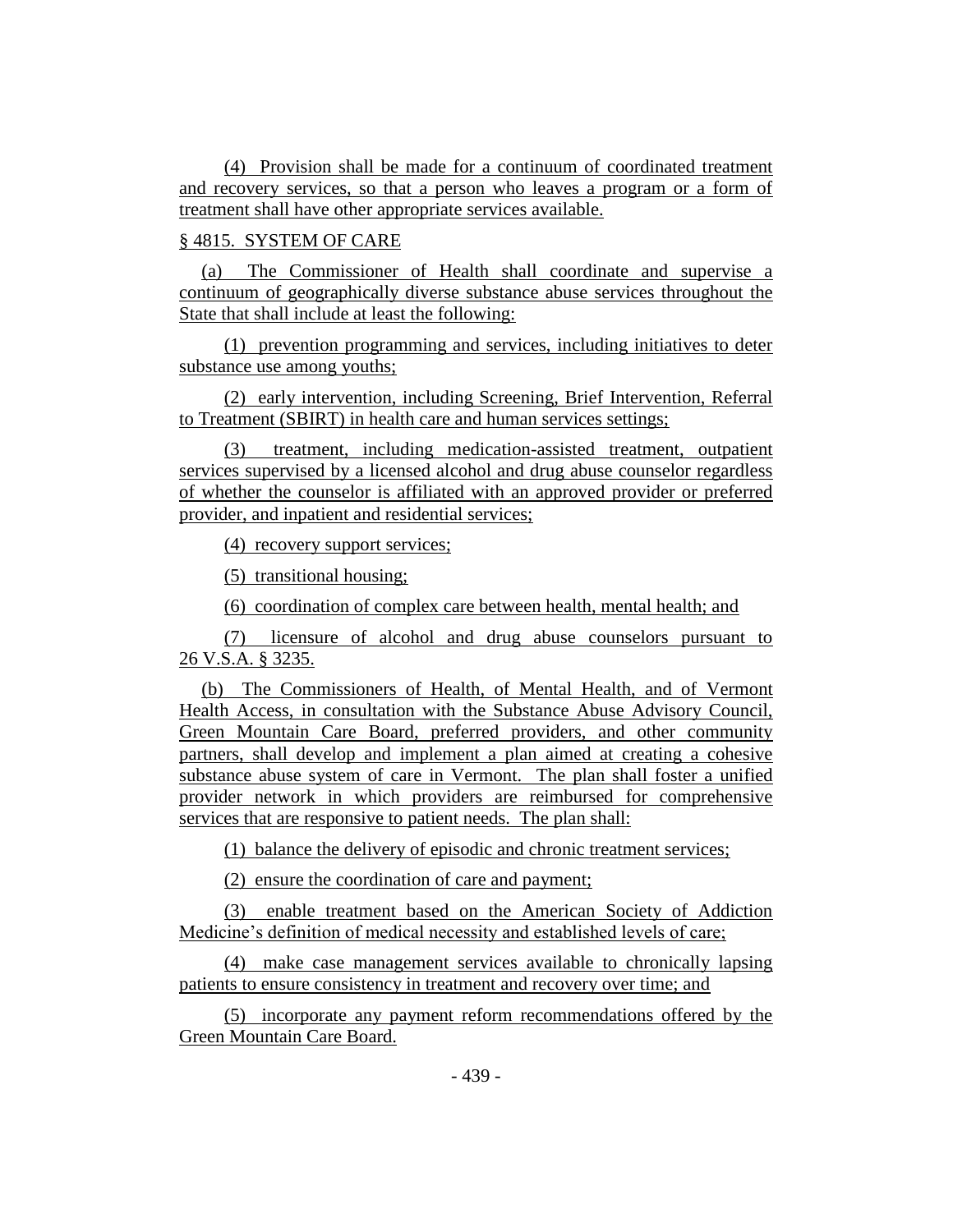## § 4816. REPORTING REQUIREMENTS

The Department of Health, in consultation with the Departments of Mental Health and of Vermont Health Access, shall report annually on or before January 15 to the Senate Committee on Health and Welfare and to the House Committee on Human Services on the following:

(1) adequacy of system capacity, including the utilization and timeliness of services across the continuum of care;

(2) system performance and client outcomes, based on:

(A) national research-based measure sets;

(B) clinical best practices;

(C) measures established by the Department of Health that reflect the priorities in its strategic plan;

(D) program objectives and performance measures consistent with those established pursuant to 2014 Acts and Resolves No. 179,  $\S E.306.2(a)(1)$ ; and

(E) any other measures reported on the Department of Health's performance dashboard;

(3) gaps in services or quality of care; and

(4) projection of future needs within the State's substance abuse system of care.

Subchapter 2. Abuse of Alcohol

§ 4821. DECLARATION OF POLICY

(a) It is the policy of the State of Vermont that persons who abuse alcohol are correctly perceived as persons with health and social problems rather than as persons committing criminal transgressions against the welfare and morals of the public.

(b) The General Assembly therefore declares that:

(1) persons who abuse alcohol shall no longer be subjected to criminal prosecution solely because of their consumption of alcoholic beverages or other behavior related to consumption which is not directly injurious to the welfare or property of the public; and

(2) persons who abuse alcohol shall be treated as persons who are sick and shall be provided adequate and appropriate medical and other humane rehabilitative services congruent with their needs.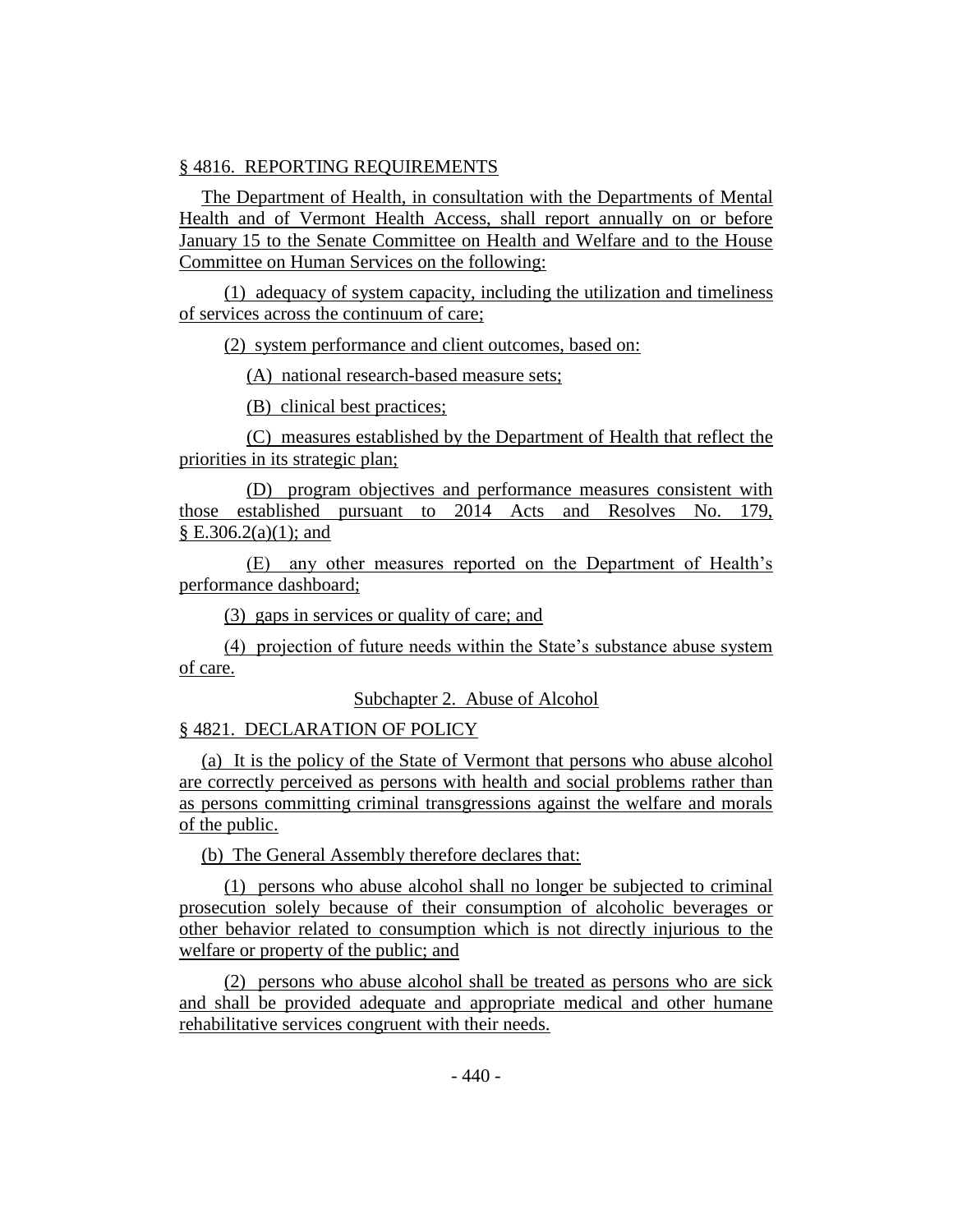## Subchapter 3. Substance Abuse Advisory Council

## § 4831. SUBSTANCE ABUSE ADVISORY COUNCIL

(a) Creation. There is created a substance abuse advisory council to foster coordination and integration of substance abuse services across the substance abuse system of care.

(b) Membership. The Council shall be composed of the following 19 members:

(1) the Chair of the Senate Committee on Health and Welfare or designee;

(2) the Chair of the House Committee on Human Services or designee;

(3) the Secretary of Human Services or designee;

(4) the Secretary of Education or designee;

(5) the Deputy Commissioner of the Department of Health's Division of Alcohol and Drug Abuse Programs;

(6) the Commissioner of Mental Health or designee;

(7) the Commissioner of Vermont Health Access or designee;

(8) the Director of the Blueprint or designee;

(9) a representative of an approved provider or preferred provider that shall also be a designated agency;

(10) a representative of an approved provider or preferred provider that provides residential treatment services;

(11) two licensed alcohol and drug abuse counselors serving different regions of the State, appointed by the Governor;

(12) a physician in private practice with expertise treating substance use disorders, appointed by the Governor;

(13) a representative of hospitals, appointed by the Vermont Association of Hospitals and Health Systems;

(14) a representative of the criminal justice community, appointed by the Governor;

(15) an educator involved in substance abuse prevention services, appointed by the Governor;

(16) a youth substance abuse prevention specialist, appointed by the Governor;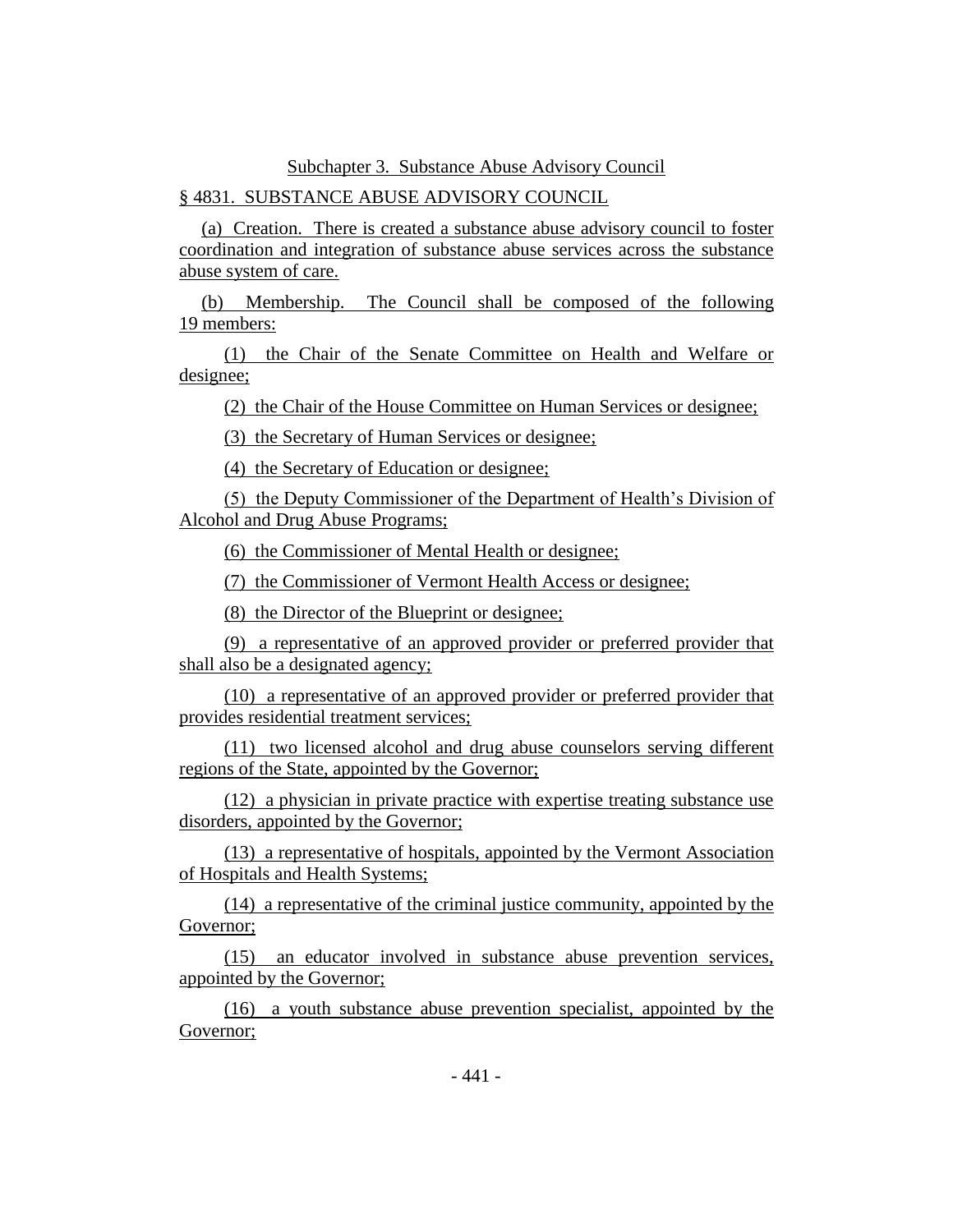(17) a community prevention coalition member, appointed by the Governor; and

(18) a member of the peer community involved in recovery services, appointed by the Governor.

(c) Report. Annually on or before November 15, the Council shall submit a written report to the House Committee on Human Services and to the Senate Committee on Health and Welfare with its findings and any recommendations for legislative action.

(d) Meetings.

(1) The Secretary of Human Services shall call the first meeting of the Council to occur on or before August 1, 2015.

(2) The Council shall select a chair and vice chair from among its members at the first meeting.

(3) A majority of the membership shall constitute a quorum.

(e) Reimbursement.

(1) For attendance at meetings during adjournment of the General Assembly, legislative members of the Council shall be entitled to per diem compensation and reimbursement of expenses pursuant to 2 V.S.A. § 406 for no more than four meetings annually.

(2) Members of the Council who are not employees of the State of Vermont and who are not otherwise compensated or reimbursed for their attendance shall be entitled to per diem compensation and reimbursement of expenses pursuant to 32 V.S.A. § 1010 for no more than four meetings annually.

## § 4832. ADMINISTRATIVE SUPPORT

The Agency of Human Services shall provide the Council with such administrative support as is necessary for it to accomplish the purposes of this chapter.

## § 4833. POWERS AND DUTIES

The Council shall:

(1) assess substance abuse services and service delivery in the State, including the following:

(A) the effectiveness of existing substance abuse services in Vermont and opportunities for improved treatment; and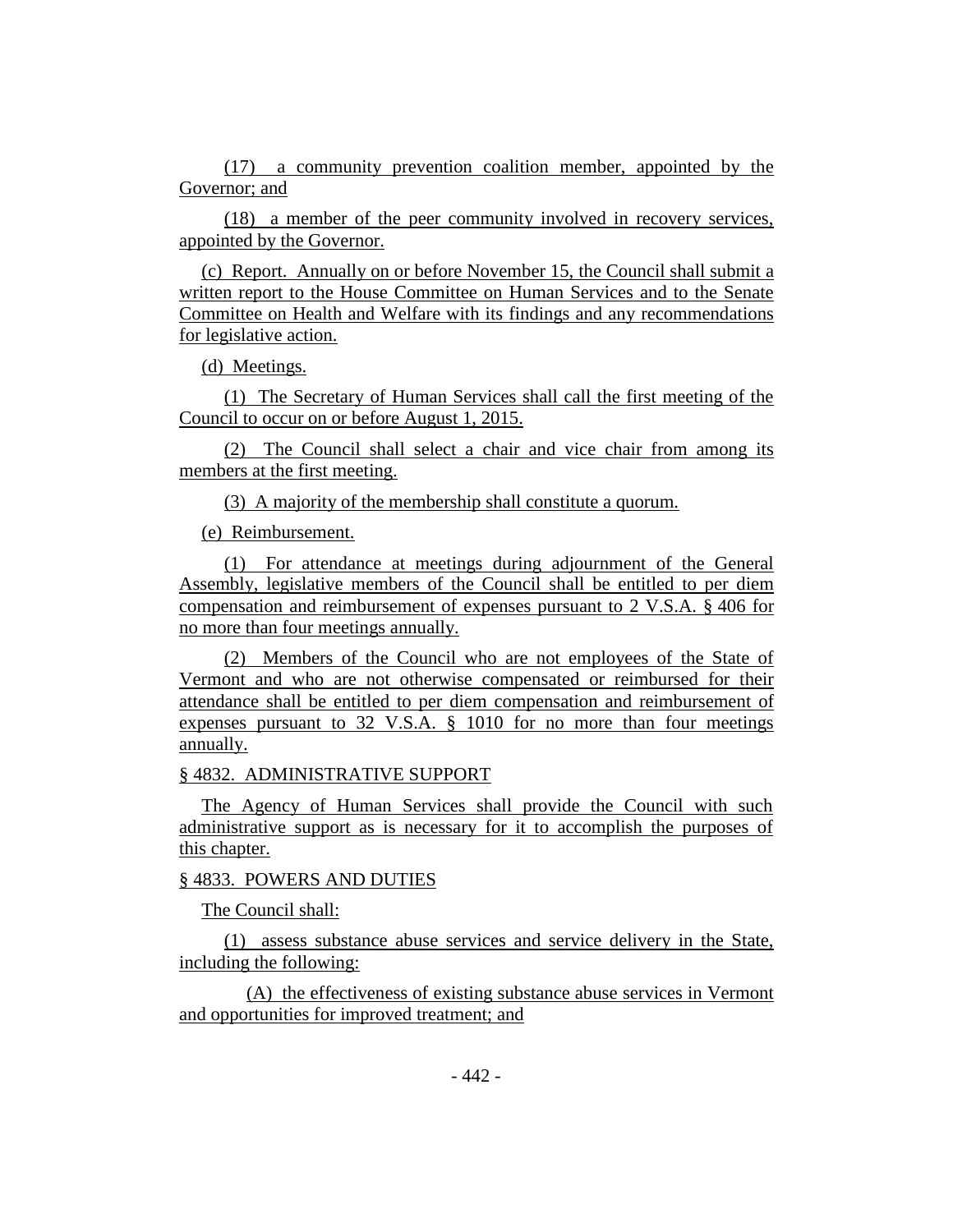(B) strategies for enhancing the coordination and integration of substance abuse services across the system of care;

(2) provide recommendations to the Department of Health as it develops a plan for the substance abuse system of care pursuant to subsection 4815(b) of this title, including regarding the integration of substance abuse services with health care reform initiatives, such as value-based payment methodologies;

(3) provide recommendations to the General Assembly and Agency of Human Services regarding the improvement of statutes and rules governing the substance abuse system of care; and

(4) provide recommendations to the General Assembly regarding State policy and programs for individuals experiencing public inebriation.

Subchapter 4. Law Enforcement and Incarceration

## § 4841. TREATMENT AND SERVICES

(a) When a law enforcement officer encounters a person who, in the judgment of the officer, is intoxicated as defined in section 4812 of this title, the officer may assist the person, if he or she consents, to his or her home, to an approved provider, a preferred provider, or to some other mutually agreeable location.

(b) When a law enforcement officer encounters a person who, in the judgment of the officer, is incapacitated as defined in section 4812 of this title, the person shall be taken into protective custody by the officer. The officer shall transport the incapacitated person directly to an approved provider or preferred provider with withdrawal management capabilities, or to the emergency room of a licensed general hospital for treatment, except that if an alcohol and drug abuse counselor exists in the vicinity and is available, the person may be released to the counselor at any location mutually agreeable between the officer and the counselor. The period of protective custody shall end when the person is released to an alcohol and drug abuse counselor, a clinical staff person of an approved provider or preferred provider with withdrawal management capabilities, or a professional medical staff person at a licensed general hospital emergency room. The person may be released to his or her own devices if, at any time, the officer judges him or her to be no longer incapacitated. Protective custody shall in no event exceed 24 hours.

(c) If an incapacitated person is taken to an approved provider or preferred provider with withdrawal management capabilities and the program is at capacity, the person shall be taken to the nearest licensed general hospital emergency room for treatment.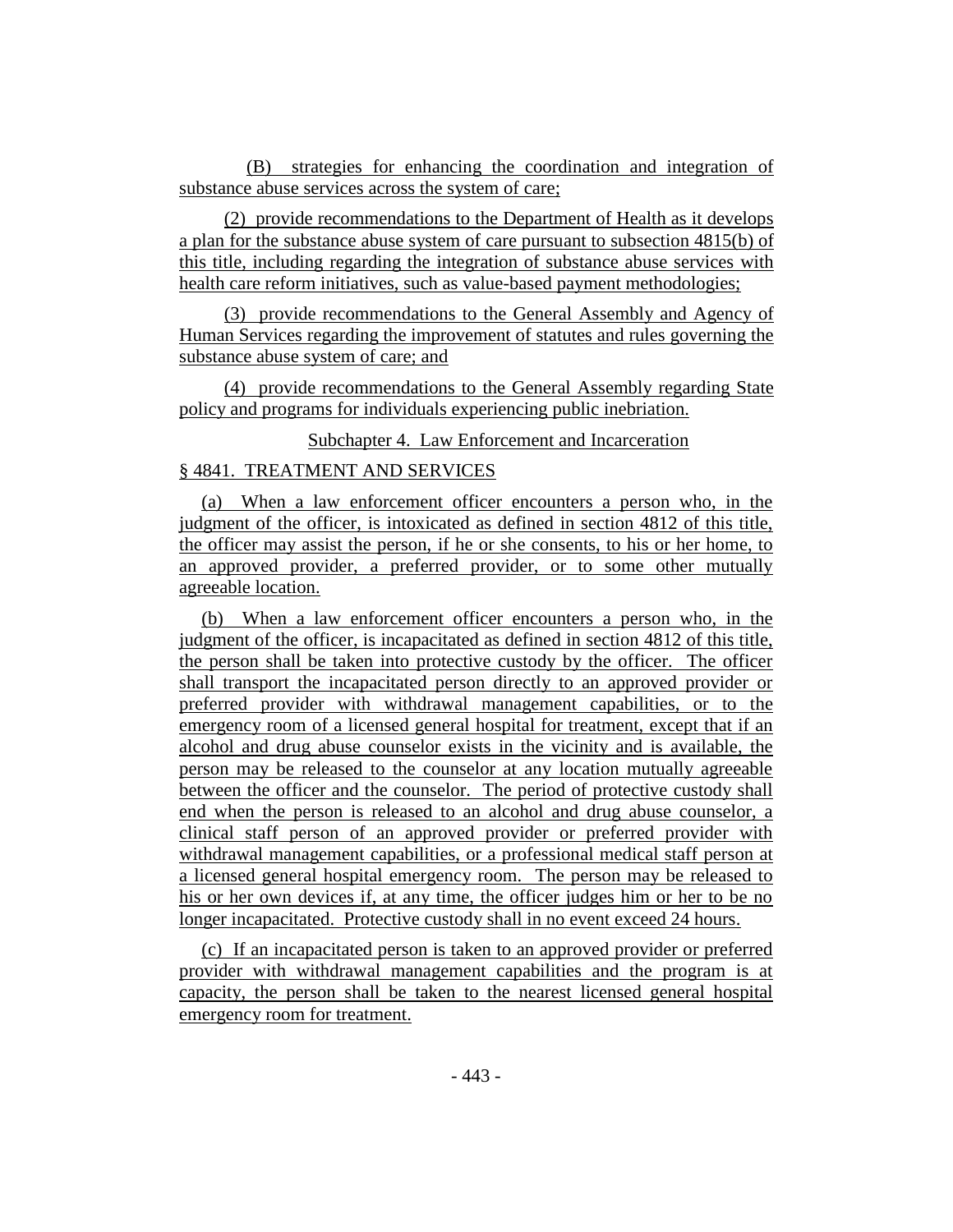(d) A person judged by a law enforcement officer to be incapacitated, and who has not been charged with a crime, may be lodged in protective custody in a secure facility not operated by the Department of Corrections for up to 24 hours or until judged by the person in charge of the facility to be no longer incapacitated, if and only if:

(1) the person refuses to be transported to an appropriate facility for treatment or, if once there, refuses treatment or leaves the facility before he or she is considered by the responsible staff of that facility to be no longer incapacitated; or

(2) no approved provider or preferred provider with withdrawal management capabilities and no staff physician or other medical professional at the nearest licensed general hospital can be found who will accept the person for treatment.

(e) A person shall not be lodged in a secure facility under subsection (d) of this section without first being evaluated and found to be indeed incapacitated by an alcohol and drug abuse counselor, a clinical staff person of an approved provider or preferred provider with withdrawal management capabilities, or a professional medical staff person at a licensed general hospital emergency room.

(f) Except for a facility operated by the Department of Corrections, a lockup facility shall not refuse to admit an incapacitated person in protective custody whose admission is requested by a law enforcement officer, in compliance with the conditions of this section.

(g) Notwithstanding subsection (d) of this section, a person under 18 years of age who is judged by a law enforcement officer to be incapacitated and who has not been charged with a crime shall not be held at a lockup facility or community correctional center. If needed treatment is not readily available, the person shall be released to his or her parent or guardian. If the person has no parent or guardian in the area, arrangements shall be made to house him or her according to the provisions of 33 V.S.A. chapter 53. The official in charge of an adult jail or lockup facility shall notify the Deputy Commissioner of Alcohol and Drug Abuse Programs of any person under 18 years of age brought to an adult jail or lockup facility pursuant to this chapter.

(h) If an incapacitated person in protective custody is lodged in a secure facility, his or her family or next of kin shall be notified as promptly as possible. If the person is an adult and requests that there be no notification, his or her request shall be respected.

(i) A taking into protective custody under this section is not an arrest.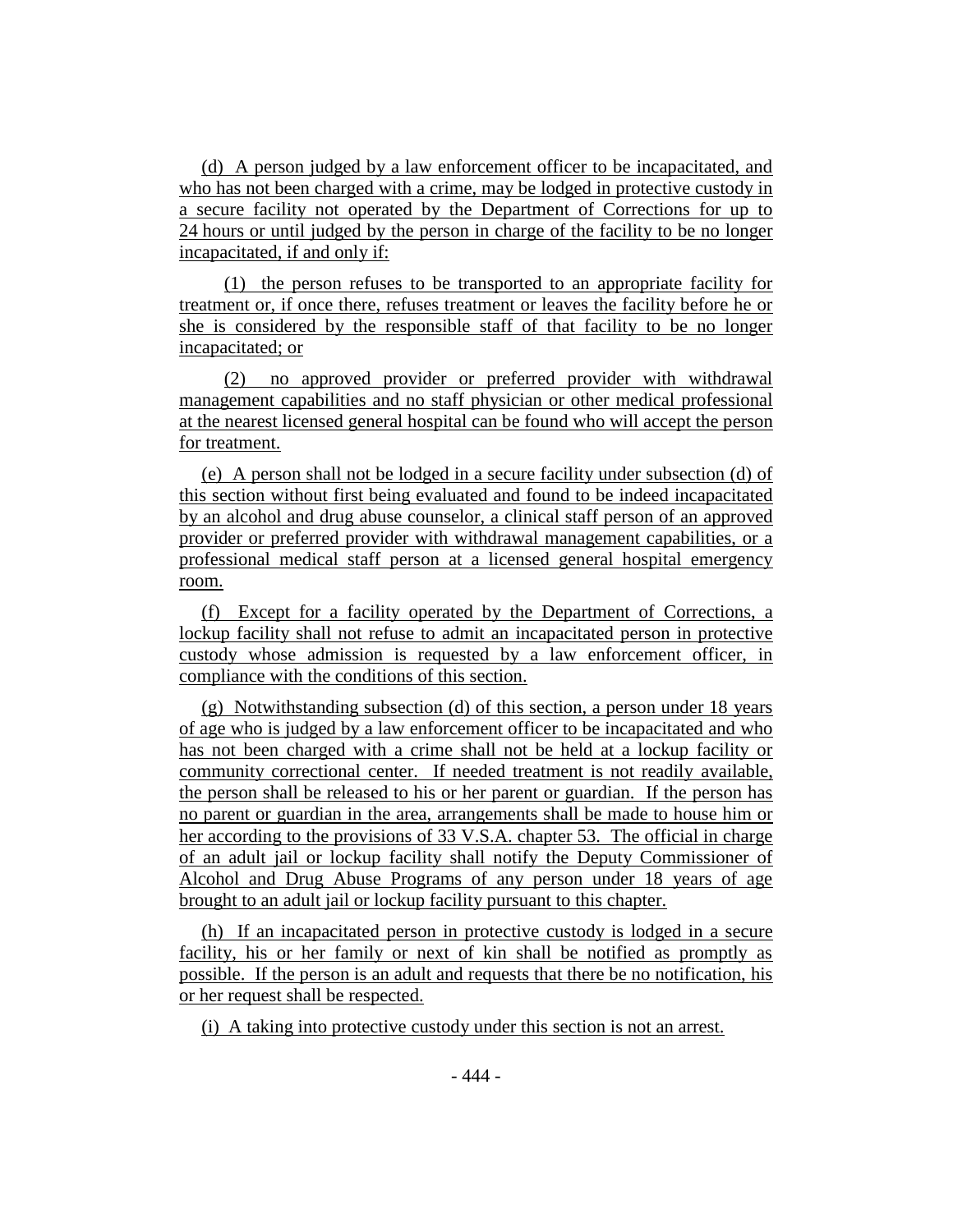(j) Law enforcement officers, persons responsible for supervision in a secure facility, and alcohol and drug abuse counselors who act under the authority of this section are acting in the course of their official duty and are not criminally or civilly liable therefor, unless for gross negligence or willful or wanton injury.

## § 4842. INCARCERATION FOR INEBRIATION PROHIBITED

A person who has not been charged with a crime shall not be incarcerated in a facility operated by the Department of Corrections on account of the person's inebriation.

Sec. 4. RULEMAKING; SYSTEM OF CARE PLAN

(a) On or before January 15, 2016, the Commissioners of Health, of Mental Health, and of Vermont Health Access shall present the plan developed pursuant to 18 V.S.A. § 4816(b) to the Senate Committee on Health and Welfare and to the House Committee on Human Services. The Commissioners shall update the Committees on their respective Departments' strategies for implementing the plan.

(b) No sooner than July 1, 2016, the Commissioner of Health shall adopt into rule the plan developed pursuant to 18 V.S.A. § 4816(b). The rule shall address the movement of people throughout the substance abuse system of care based on medical necessity. The rule shall also develop a list of outcome measures that must be present in contracts between the Departments of Health, Mental Health, or Vermont Health Access and preferred providers for all substance abuse related services.

## Sec. 5. REPORT; SUBSTANCE ABUSE PREVENTION IN SCHOOLS

On or before January 15, 2016, the Secretary of Education shall report to the Senate Committee on Health and Welfare and to the House Committee on Human Services regarding:

(1) the status of the comprehensive health education program as it pertains to substance abuse;

(2) all other Agency initiatives aimed at preventing or treating substance abuse among students; and

(3) the most effective evidence-based practices pertaining to substance abuse in schools.

Sec. 6. REPORT; SERVICES FOR MENTAL HEALTH, SUBSTANCE ABUSE, AND CO-OCCURRING DISORDERS

(a) On or before January 15, 2016, the Blueprint for Health, in consultation with the Department of Mental Health, the Department of Health's Division of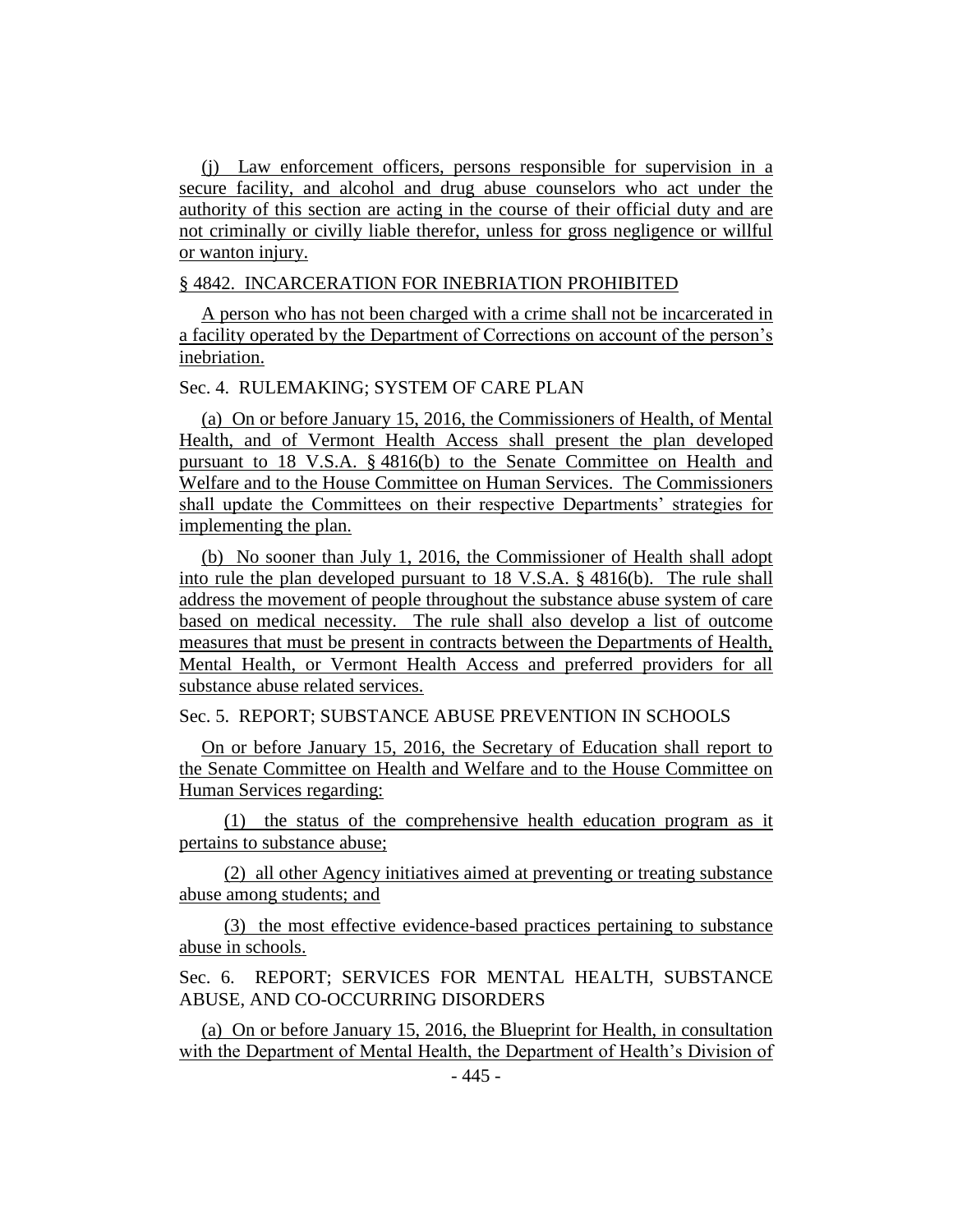Alcohol and Drug Abuse Programs, and stakeholders, shall survey and report on those services provided to individuals with a mental health, substance abuse, or co-occurring disorder by designated agencies, approved providers, preferred providers, federally qualified health centers, and the Blueprint for Health's community health teams. The report shall:

(1) catalogue services for individuals with mental health, substance abuse, and co-occurring disorders to identify where, if any, gaps in services or overlapping services exist;

(2) identify collaboration models, including the benefits and challenges of each, and any recommendations for the development of a related framework or training program;

(3) propose any structural changes necessary to foster a collaborative relationship between the designated agencies, approved providers, preferred providers, federally qualified health centers, and community health teams;

(4) survey and consolidate information on which federally qualified health centers and designated agencies are using behavior change models, and which model is used by each; and

(5) survey the relative pay scales of providers employed by the designated agencies, approved providers, preferred providers, federally qualified health centers, and community health teams by provider type and county.

(b) The Blueprint for Health may consolidate the filing of this report with any other similar report requested by the General Assembly. Where the filing dates of the consolidated reports are inconsistent, they shall be filed in accordance with the earliest filing date.

Sec. 7. REPEAL

(a) 18 V.S.A. §§ 4801–4807 (Division of Alcohol and Drug Abuse Programs) are repealed on July 1, 2015.

(b) 18 V.S.A. § 4808 (treatment and services) and 18 V.S.A. § 4809 (incarceration for inebriation prohibited) are repealed on July 1, 2017.

(c) The annual reporting requirement on program objectives and performance measures established pursuant to 2014 Acts and Resolves No. 179, Sec. E.306.2(a)(2) is repealed on passage of this act.

Sec. 8. EFFECTIVE DATES

This act shall take effect on July 1, 2015, except 18 V.S.A. §§ 4841 (treatment and services) and 4842 (incarceration for inebriation prohibited) shall take effect on July 1, 2017.

(Committee vote: 5-0-0)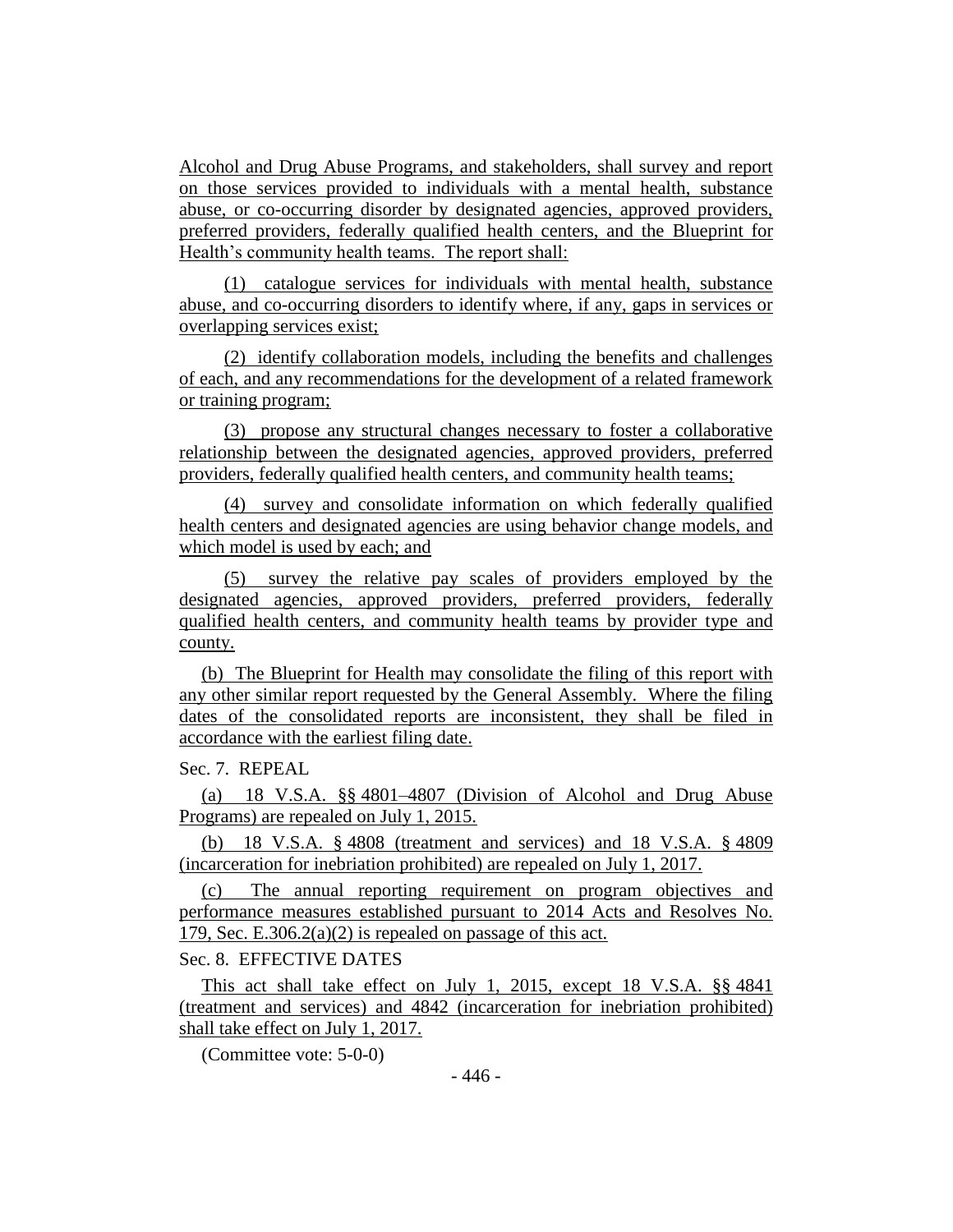## **Reported favorably with recommendation of amendment by Senator Kitchel for the Committee on Appropriations.**

The Committee recommends that the bill be amended as recommended by the Committee on Health & Welfare with the following amendments thereto:

First: By striking out Sec. 1 in its entirety

Second: In Sec. 3, 18 V.S.A. § 4813, subsection (b), by striking out "Substance Abuse Advisory Council" and inserting in lieu thereof Alcohol and Drug Abuse Council

Third: In Sec. 3, 18 V.S.A. § 4815, subsection (b), in the first sentence, by striking out "Substance Abuse Advisory Council,"

Fourth: In Sec. 3, by striking out subchapter 3 in its entirety and inserting in lieu thereof the following:

Subchapter 3. Alcohol and Drug Abuse Council

## § 4831. ALCOHOL AND DRUG ABUSE COUNCIL; CREATION; TERMS; PER DIEM

(a) The Alcohol and Drug Abuse Council is established within the Agency of Human Services to promote the reduction of problems arising from alcohol and drug abuse by advising the Secretary on policy areas that can inform Agency programs.

(b) The Council shall consist of 11 members:

(1) The Secretary of Human Services, Commissioner of Public Safety, Secretary of Education, Commissioner of Liquor Control, and Commissioner of Motor Vehicles or their designees.

(2) One member shall be a member of a mental health or substance abuse agency who shall be appointed by the Governor.

(3) Five members shall be appointed by the Governor of which every consideration shall be given, if possible, to equal geographic apportionment. Consideration will be given for one of these members to be a certified practicing teacher and one of these members to be a school administrator.

(c) The term of office of members appointed pursuant to subdivisions (b)(2) and (3) of this section shall be three years.

(d) The Council membership shall annually elect a member to serve as chair.

(e) All members shall be voting members.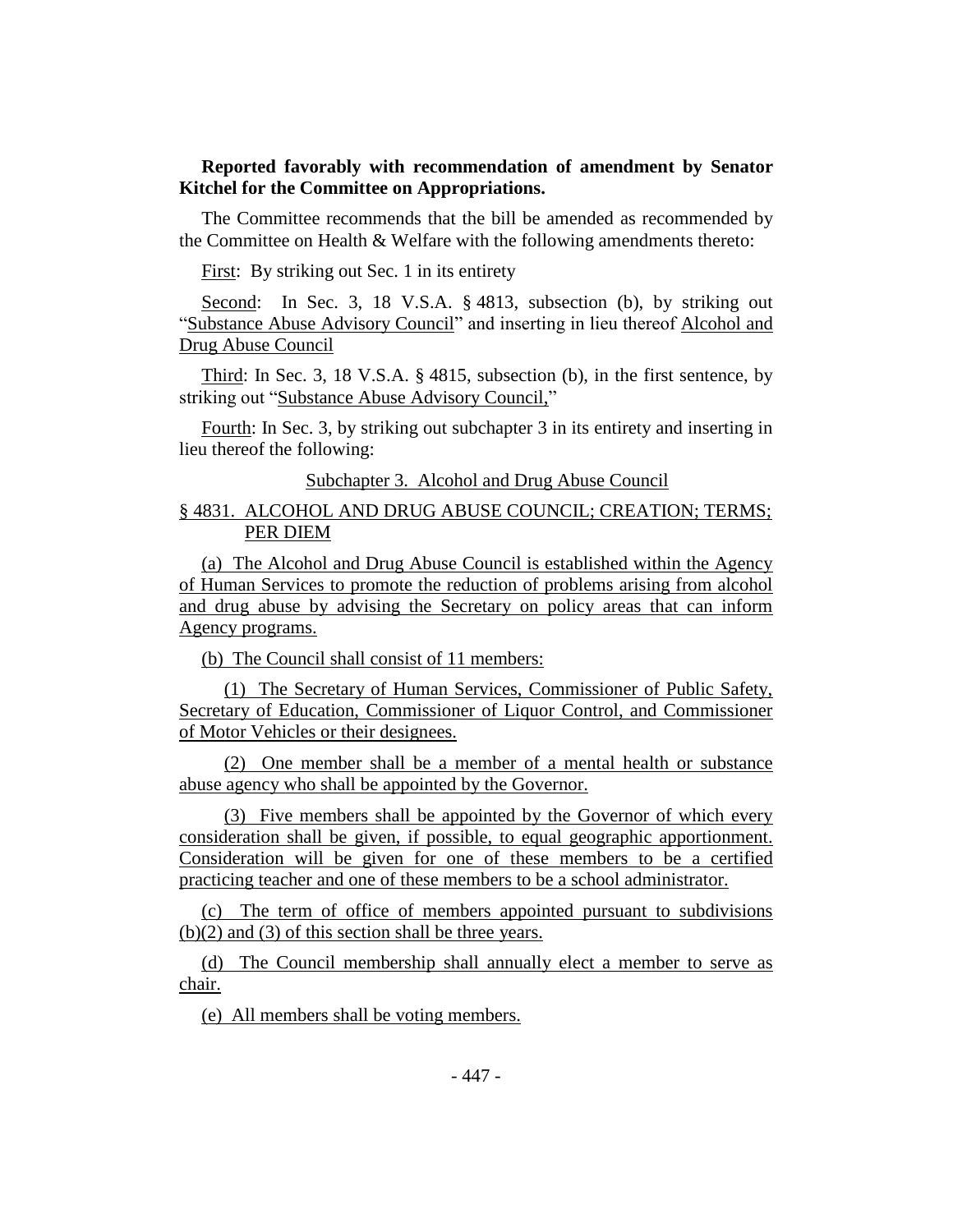(f) At the expiration of the term of an appointed member or in the event of a vacancy during an unexpired term, the new member shall be appointed in the same manner as his or her predecessor. Members of the Council may be reappointed.

(g) Each member of the Council not otherwise receiving compensation from the State of Vermont or any political subdivision thereof shall be entitled to receive per diem compensation as provided in 32 V.S.A. § 1010(b). Each member shall be entitled to his or her actual and necessary expenses.

#### § 4832. ADMINISTRATIVE SUPPORT

The Agency of Human Services shall provide the Council with such administrative support as is necessary for it to accomplish the purposes of this chapter.

## § 4833. DUTIES

The Council shall:

(1) advise the Governor as to the nature and extent of alcohol and drug abuse problems and the programs necessary to understand, prevent, and alleviate those problems;

(2) make recommendations to the Governor for developing a comprehensive and coordinated system for delivering effective programs, including any appropriate reassignment of responsibility for such programs;

(3) provide for coordination and communication among the regional alcohol and drug abuse councils, State agencies and departments, providers, consumers, consumer advocates, and interested citizens;

(4) jointly, with the State Board of Education, develop educational and preventive programs; and

(5) develop a five-year plan for effectively providing preventive, education, and treatment services to the Vermont public.

(Committee vote: 6-1-0)

#### **S. 102.**

An act relating to forfeiture of property associated with an animal fighting exhibition.

## **Reported favorably with recommendation of amendment by Senator Ashe for the Committee on Judiciary.**

The Committee recommends that the bill be amended by striking out all after the enacting clause and inserting in lieu thereof the following: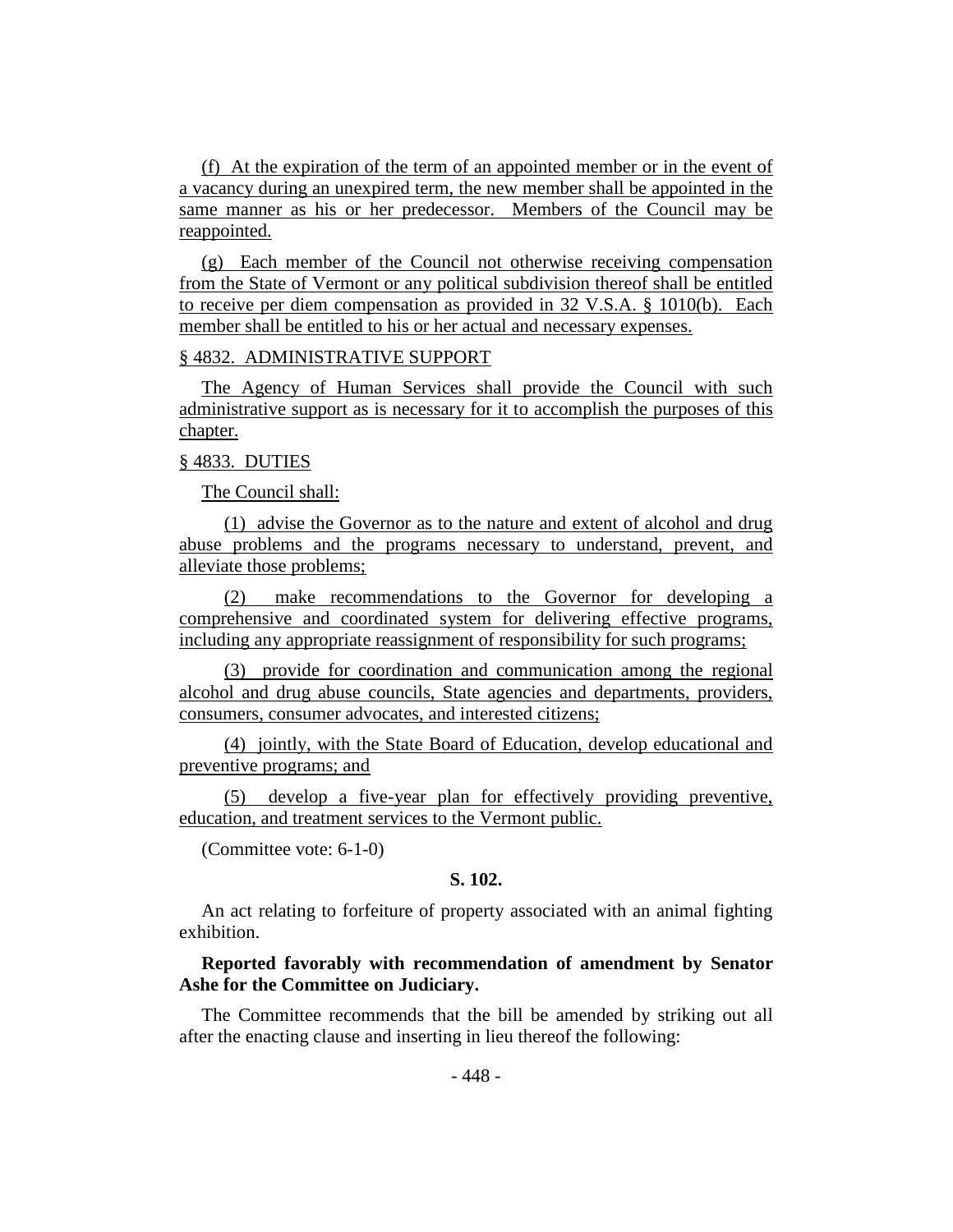Sec. 1. 13 V.S.A. § 352 is amended to read:

#### § 352. CRUELTY TO ANIMALS

A person commits the crime of cruelty to animals if the person:

\* \* \*

 $(5)(A)$  owns, possesses, keeps, or trains an animal engaged in an exhibition of fighting, or possesses, keeps, or trains any animal with intent that it be engaged in an exhibition of fighting, or permits any such act to be done on premises under his or her charge or control; or

(B) owns, possesses, ships, transports, delivers, or keeps a device, equipment, or implement for the purpose of training or conditioning an animal for participation in animal fighting, or enhancing an animal's fighting capability.

\* \* \*

Sec. 2. 13 V.S.A. § 364 is amended to read:

§ 364. ANIMAL FIGHTS

(a) A person who participates in a fighting exhibition of animals shall be in violation of subdivisions 352(5) and (6) of this title.

(b) In Notwithstanding any provision of law to the contrary, in addition to seizure of fighting birds or animals involved in a fighting exhibition, a law enforcement officer or humane officer may seize:

(1) any equipment associated with that activity;

(2) any other personal property which is used to engage in a violation or further a violation of subdivisions 352(5) and (6) of this title; and

(3) monies, securities, or other things of value furnished or intended to be furnished by a person to engage in or further a violation of subdivisions 352(5) and (6) of this title.

(c) In addition to the imposition of a penalty under this chapter, conviction under this section shall result in forfeiture of all seized fighting animals and, equipment, and other property subject to seizure under this section. The animals may be destroyed humanely or otherwise disposed of as directed by the court.

(d) Property subject to forfeiture under this subsection may be seized upon process issued by the court having jurisdiction over the property. Seizure without process may be made:

(1) incident to a lawful arrest;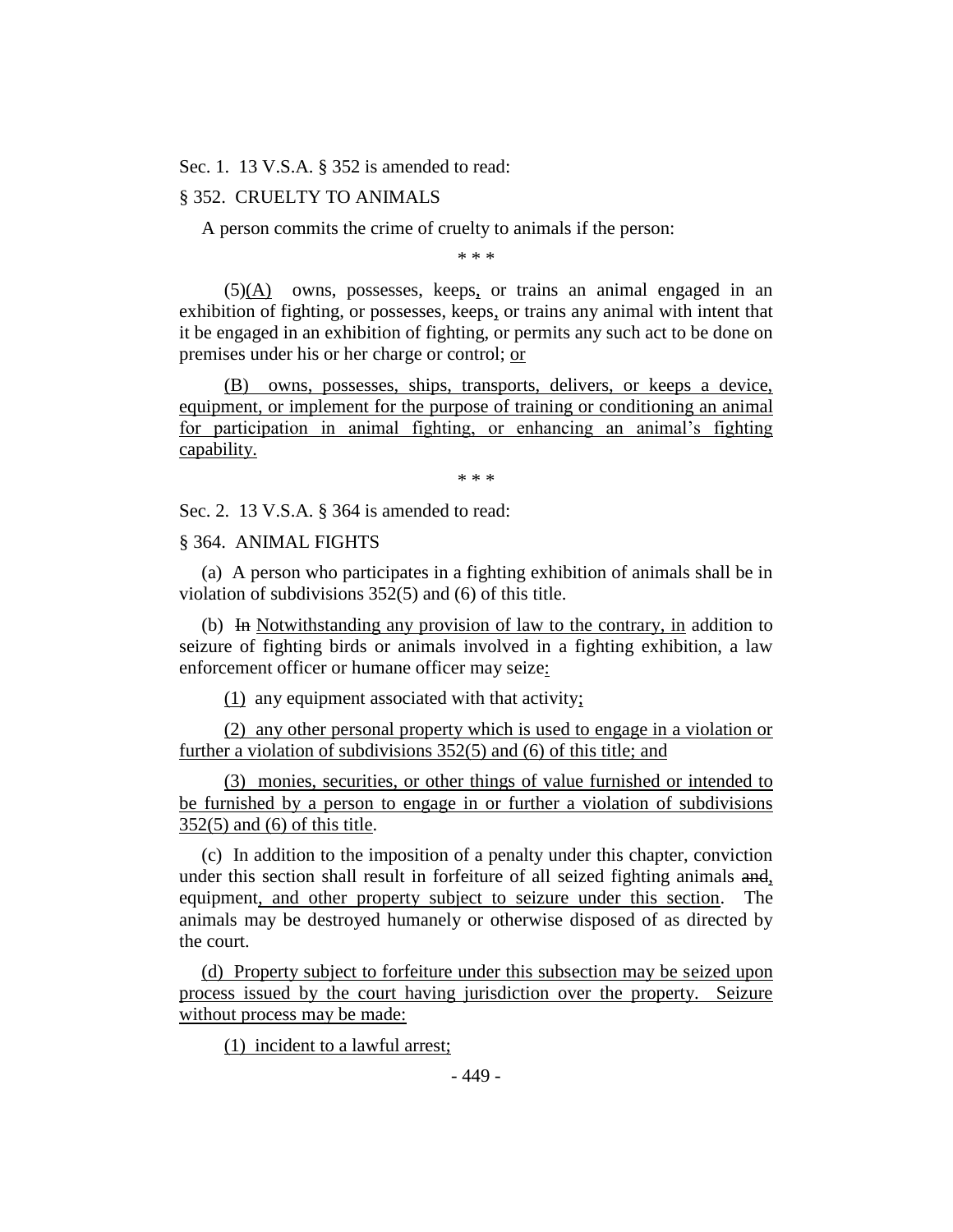(2) pursuant to a search warrant; or

(3) if there is probable cause to believe that the property was used or is intended to be used in violation of this section.

(e) Forfeiture proceedings instituted pursuant to the provisions of this section for property other than animals are subject to the procedures and requirements for forfeiture as set forth in 18 V.S.A. chapter 84, subchapter 2.

Sec. 3. 18 V.S.A. § 4241 is amended to read:

§ 4241. SCOPE

(a) The following property shall be subject to this subchapter:

\* \* \*

(7) Any property seized pursuant to 13 V.S.A. § 364.

(b) This subchapter shall not apply to any property used or intended for use in an offense involving two ounces or less of marijuana or in connection with hemp or hemp products as defined in 6 V.S.A. § 562. This subchapter shall apply to property for which forfeiture is sought in connection with:

(1) a violation under chapter 84, subchapter 1 of this title that carries by law a maximum penalty of ten years' incarceration or greater; or

(2) a violation of 13 V.S.A. § 364.

Sec. 4. 18 V.S.A. § 4242 is amended to read:

§ 4242. SEIZURE

\* \* \*

(b) Any property subject to forfeiture under this subchapter may be seized upon process. Seizure without process may be made when:

(1) the seizure is incident to an arrest with probable cause or a search under a valid search warrant;

(2) the property subject to seizure has been the subject of a prior judgment in favor of the state State in a forfeiture proceeding under this subchapter; or

(3) the seizure is incident to a valid warrantless search.

(c) If property is seized without process under subdivision  $(b)(1)$  or  $(3)$  of this section, the state State shall forthwith petition the court for a preliminary order or process under subsection (a) of this section.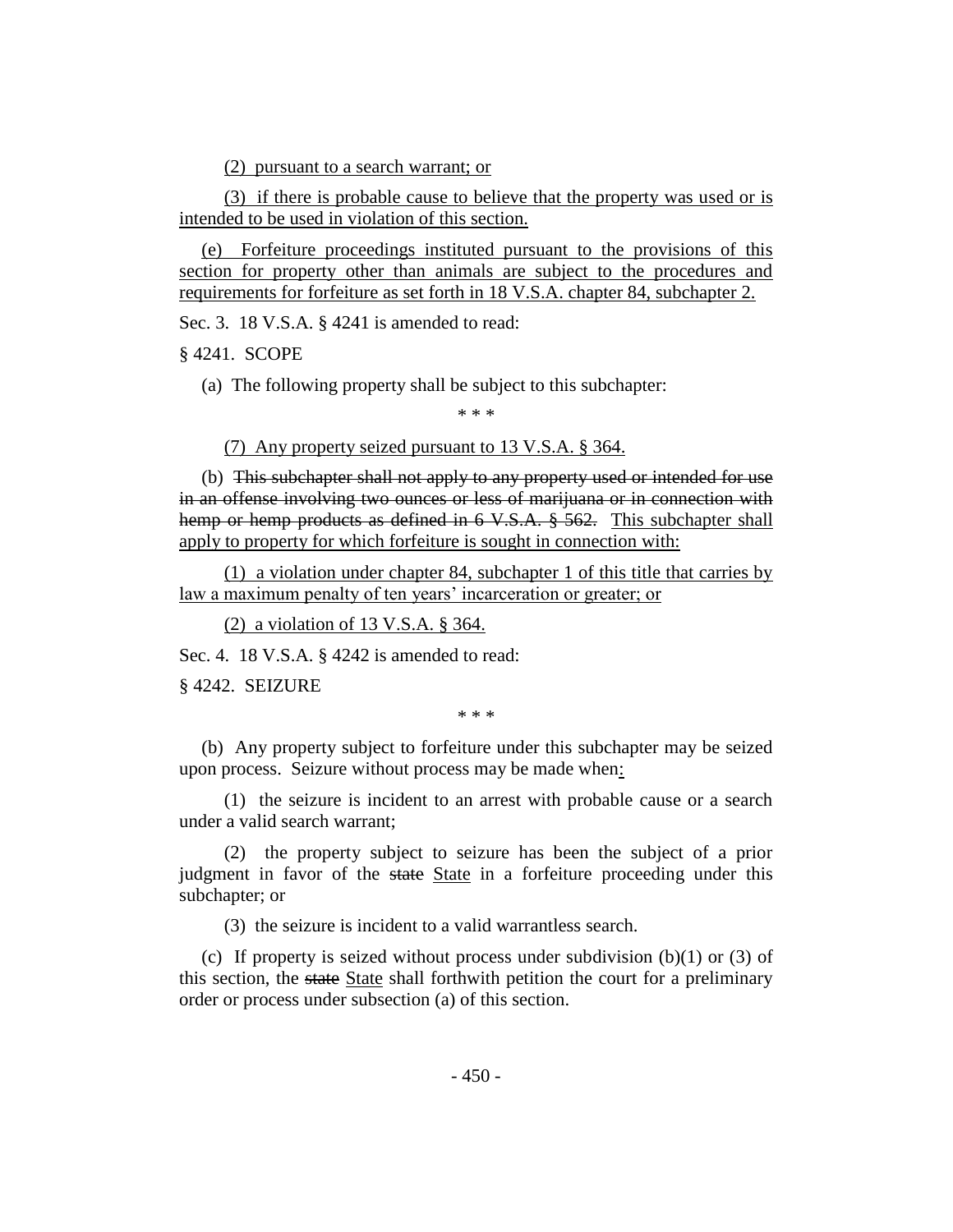(d) All Notwithstanding subsection 4241(b) of this title, all regulated drugs the possession of which is prohibited under this chapter are contraband and shall be automatically forfeited to the state and destroyed.

Sec. 5. 18 V.S.A. § 4243 is amended to read:

## § 4243. PETITION FOR JUDICIAL FORFEITURE PROCEDURE

(a) The State Conviction required. An asset is subject to forfeiture by iudicial determination under section 4241 of this title and  $13$  V.S.A. § 364 if:

(1) a person is convicted of the criminal offense related to the action for forfeiture; or

(2) a person is not charged with a criminal offense related to the action for forfeiture based in whole or in part on the person's agreement to provide information regarding the criminal activity of another person.

(b) Evidence. The State may introduce into evidence in the judicial forfeiture case the fact of a conviction in the Criminal Division or any agreement made under subdivision (a)(2) of this section.

(c) Burden of proof. The State bears the burden of proving by clear and convincing evidence that the property is an instrument of or represents the proceeds of the underlying offense.

(d) Notice. Within 60 days from when the seizure occurs, the State shall notify the any owners, possessors, and lienholders of the property of the action, if known or readily ascertainable. Upon motion by the State, a court may extend the time period for sending notice for a period not to exceed 90 days for good cause shown.

(e) Return of property. If notice is not sent in accordance with subsection (d) of this section, and no time extension is granted or the extension period has expired, the law enforcement agency shall return the property to the person from whom the property was seized. An agency's return of property due to lack of proper notice does not restrict the agency's authority to commence a forfeiture proceeding at a later time. Nothing in this subsection shall require the agency to return contraband, evidence, or other property that the person from whom the property was seized is not entitled to lawfully possess.

(f) Filing of petition. Except as provided in section 4243a of this title, the State shall file a petition for forfeiture of any property seized under section 4242 of this title promptly, but not more than 14 days from the date the preliminary order or process is issued. The petition shall be filed in the superior court Superior Court of the county in which the property is located or in any court with jurisdiction over a criminal proceeding related to the property.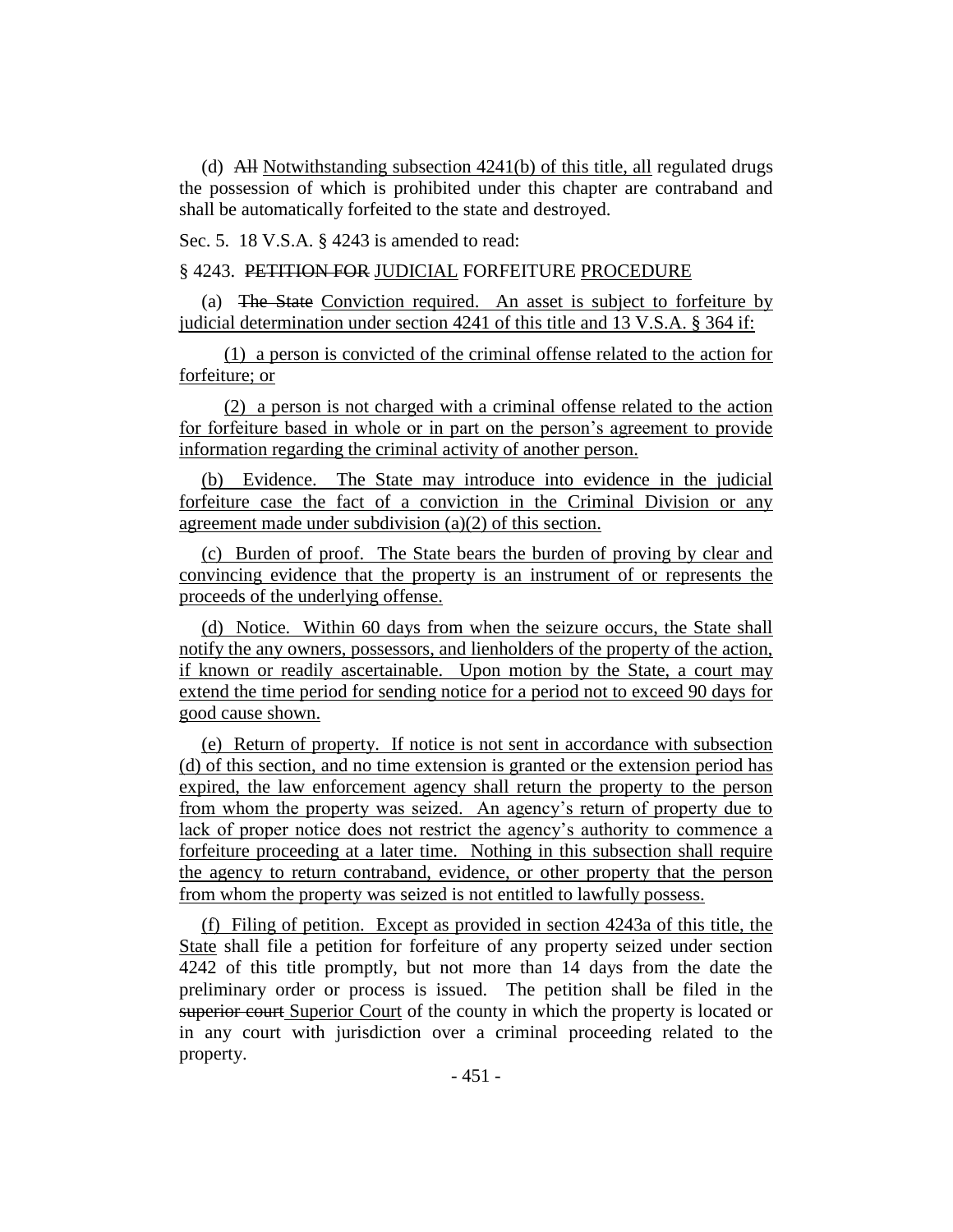$(\mathbf{b})(g)$  Service of petition. A copy of the petition shall be sent by certified mail to served on all persons named in the petition as provided for in the Vermont Rules of Civil Procedure. In addition, the state State shall cause notice of the petition to be published in a newspaper of general circulation in the state State, as ordered by the court. The petition shall state:

(1) the facts upon which the forfeiture is requested, including a description of the property subject to forfeiture, and the type and quantity of regulated drug involved;

(2) the names of the apparent owner or owners, lienholders who have properly recorded their interests, and any other person appearing to have an interest; and, in the case of a conveyance, the name of the person holding title, the registered owner, and the make, model, and year of the conveyance.

Sec. 6. 18 V.S.A. § 4243a is added to read:

#### § 4243a. ADMINISTRATIVE FORFEITURE PROCEDURE

(a) Scope. Forfeiture of property described in section 4241 of this title and in 13 V.S.A. § 364 that does not exceed \$25,000 in value may be administratively forfeited under this section.

(b) Notice. Within 60 days from seizure, all persons known to have an ownership, possessory, or security interest in seized property must be notified of the seizure and the intent to forfeit the property. Notice shall be served as provided for in the Vermont Rules of Civil Procedure. If there is reason to believe that notice may have an adverse result, a supervisory law enforcement official of the seizing agency may extend the period for sending notice for a period not to exceed 30 days. Upon motion to the Superior Court by the State, the Court may extend the period for sending notice for a period not to exceed 60 days.

(c) Content of notice. The notice shall contain:

(1) a description of the property;

(2) the date of the seizure; and

(3) notice of the right to obtain judicial review of the forfeiture and of the procedure for obtaining that judicial review.

(d) Return of property. If notice is not sent in accordance with subsection (b) of this section, and no time extension is granted or the extension period has expired, the law enforcement agency shall return the property to the person from whom the property was seized. An agency's return of property due to lack of proper notice does not restrict the agency's authority to commence a forfeiture proceeding at a later time. Nothing in this subsection shall require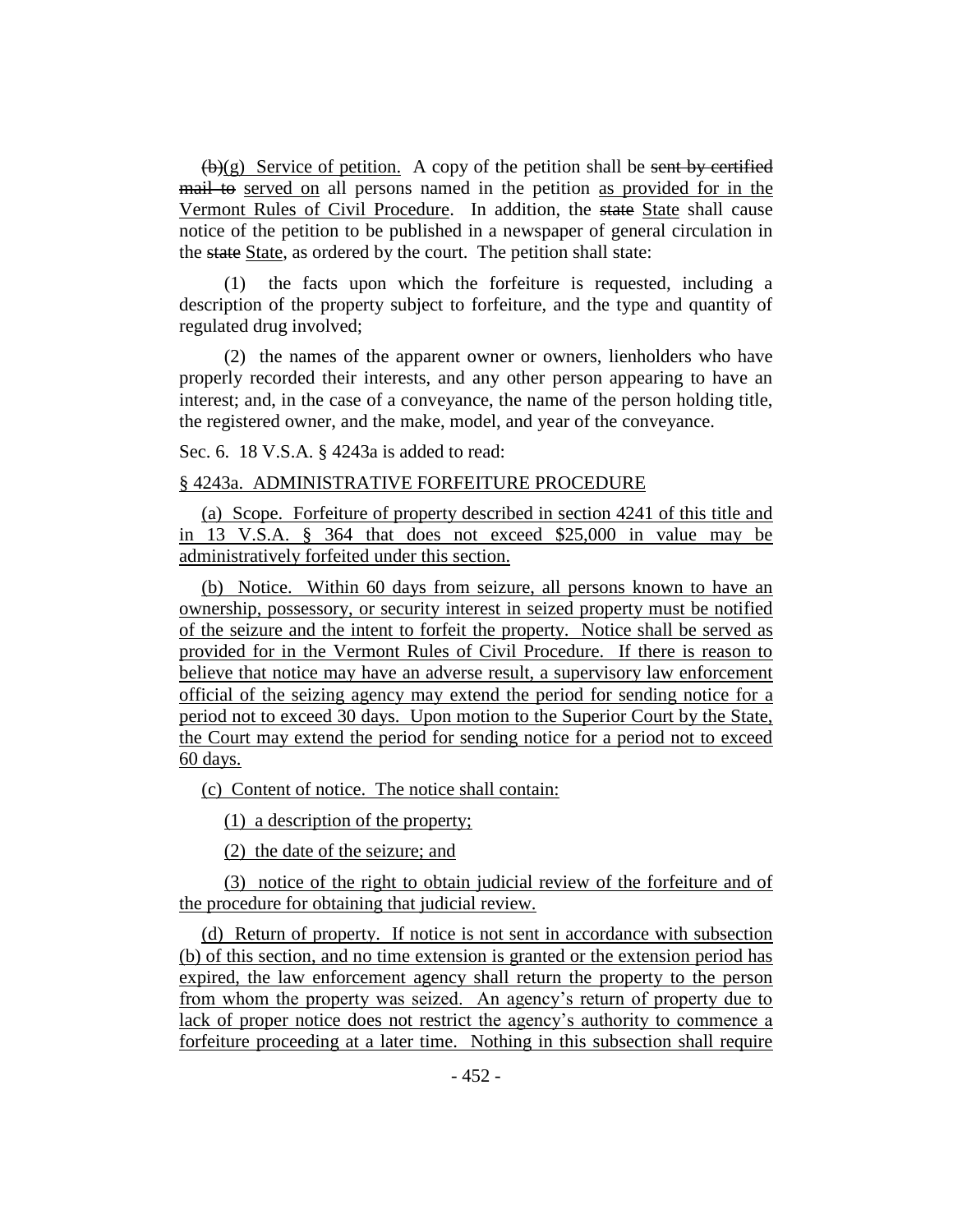the agency to return contraband, evidence or other property that the person from whom the property was seized is not entitled to lawfully possess.

(e) Claims.

(1) Any person claiming property seized under this section may file a claim with the Superior Court.

(2) A claim under this subsection must be filed within 60 days after notice is received.

(3) A claim shall:

(A) identify the specific property being claimed;

(B) state the claimant's interest in such property; and

(C) be made under oath.

Sec. 7. 18 V.S.A. § 4244 is amended to read:

## § 4244. FORFEITURE HEARING

(a) The court Within 60 days following service of notice of seizure and forfeiture under sections 4243 and 4243a of this title, a claimant may file a demand for judicial determination of the forfeiture. The demand must be in the form of a civil complaint accompanied by a sworn affidavit setting forth the facts upon which the claimant intends to rely, including, if relevant, the noncriminal source of the asset or currency at issue. The demand must be filed with the court administrator in the county in which the seizure occurred.

(b) Except as provided in section 4243a, the Court shall hold a hearing on the petition no less than 14 nor more than 30 days after notice. For good cause shown, or on the court's own motion, the court may stay the forfeiture proceedings pending resolution of related criminal proceedings. If a person named in the petition is a defendant in a related criminal proceeding and the proceeding is dismissed or results in a judgment of acquittal, the petition shall be dismissed as to the defendant's interest in the property as soon as practicable after, and in any event no later than 90 days following, the conclusion of the criminal prosecution.

 $(\theta)(c)$  A lienholder who has received notice of a forfeiture proceeding may intervene as a party. If the court Court finds that the lienholder has a valid, good faith interest in the subject property which is not held through a straw purchase, trust or otherwise for the actual benefit of another and that the lienholder did not at any time have knowledge or reason to believe that the property was being or would be used in violation of the law, the court Court upon forfeiture shall order compensation to the lienholder to the extent of the lienholder's interest.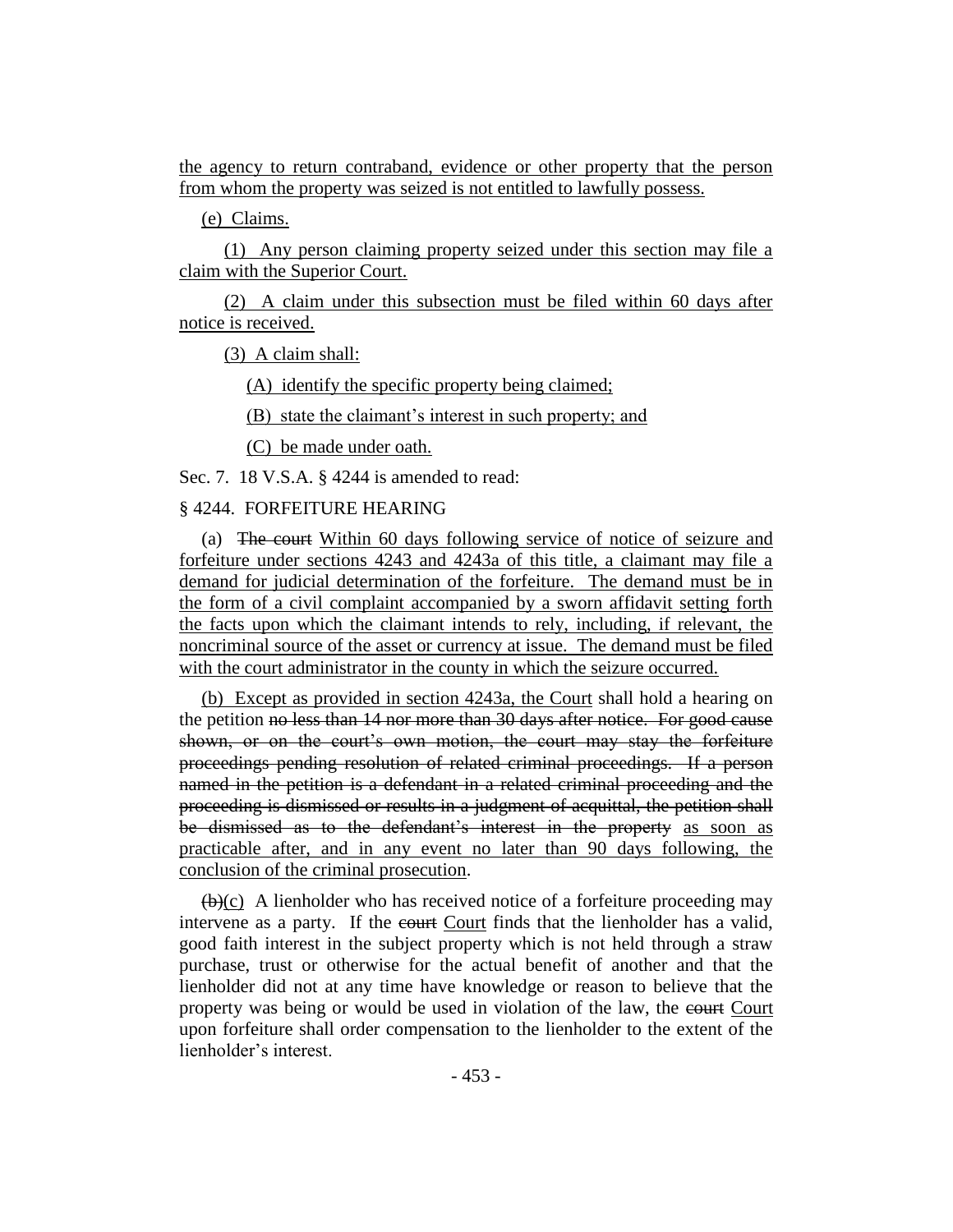(d) The Court shall not order the forfeiture of property if an owner, co-owner, or person who regularly uses the property, other than the defendant, shows by a preponderance of the evidence that the owner, co-owner, or regular user did not consent to or have any express or implied knowledge that the property was being or was intended to be used in a manner that would subject the property to forfeiture, or that the owner, co-owner, or regular user had no reasonable opportunity or capacity to prevent the defendant from using the property.

 $\left(\frac{f(x)}{g(x)}\right)$ . The proceeding shall be against the property and shall be deemed civil in nature. The state State shall have the burden of proving all material facts by clear and convincing evidence.

(d)(f) The court Court shall make findings of fact and conclusions of law and shall issue a final order. If the petition is granted, the court Court shall order the property held for evidentiary purposes, delivered to the state treasurer State Treasurer, or, in the case of regulated drugs or property which is harmful to the public, destroyed.

Sec. 8. 18 V.S.A. § 4247 is amended to read:

## § 4247. DISPOSITION OF PROPERTY

(a) Whenever property is forfeited and delivered to the state treasurer State Treasurer under this subchapter, the state treasurer State Treasurer shall, no sooner than 90 days of the date the property is delivered, sell the property at a public sale held under 27 V.S.A. chapter 13.

(b) The proceeds from the sale of forfeited property shall first be used to offset any costs of selling the property, and then, after any liens on the property have been paid in full, applied to payment of seizure, storage, and forfeiture expenses. Remaining proceeds shall be distributed as follows:

(1)(A) Sixty percent shall be distributed among the:

(i) Judiciary;

(ii) Office of the Attorney General;

(iii) Office of the Defender General;

(iv) Department of State's Attorneys and Sheriffs; and

(v) State and local law enforcement agencies.

(B) The Governor's Criminal Justice and Substance Abuse Cabinet is authorized to determine the allocations among the groups listed in subdivision (A) of this subdivision (1), and may allocate proceeds to the prosecutor and law enforcement agency or agencies that participated in the enforcement effort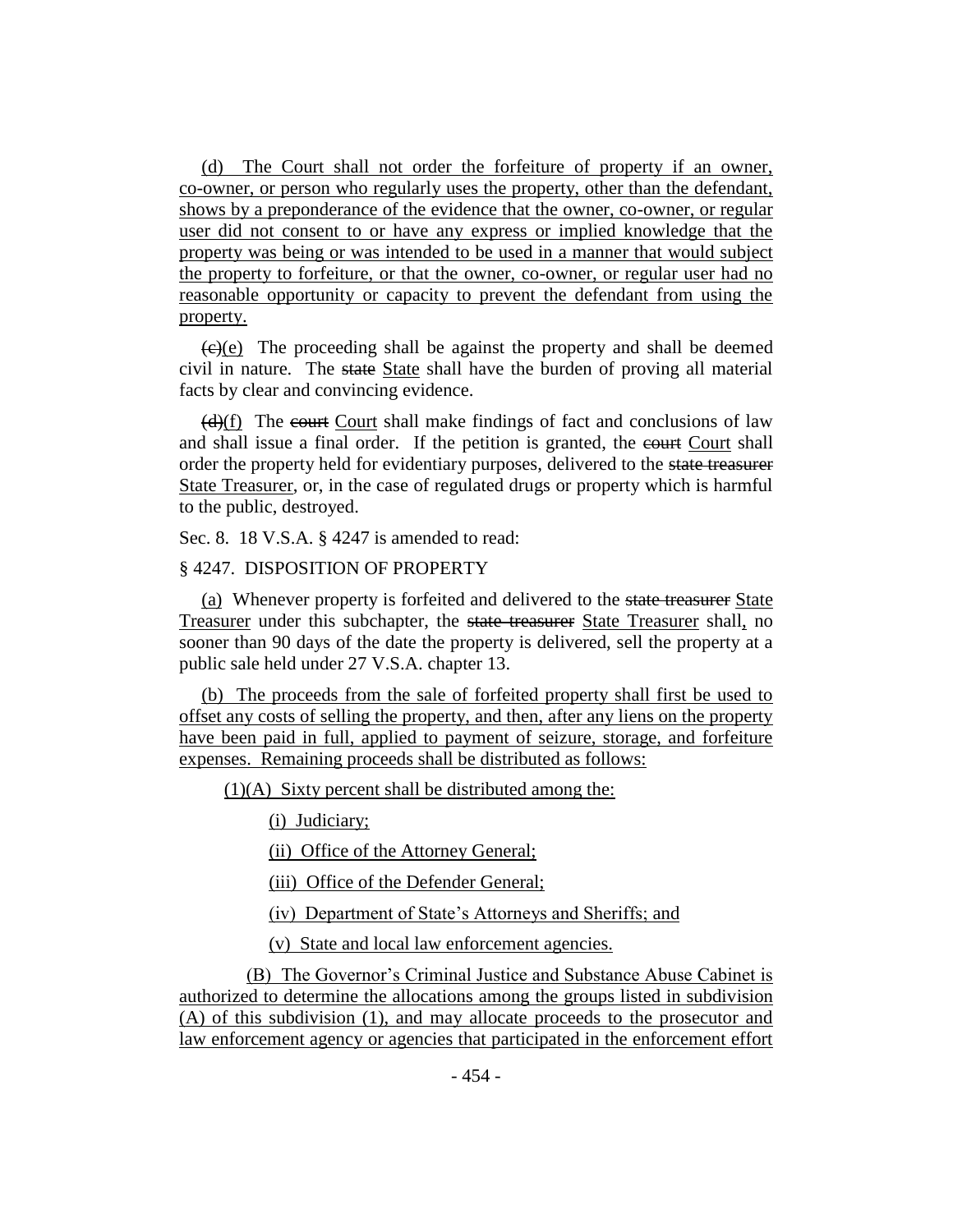resulting in the forfeiture. The proceeds shall be held by the Treasurer until the Cabinet notifies the Treasurer of the allocation determinations, at which time the Treasurer shall forward the allocated amounts to the appropriate agency operating funds.

(1) The remaining 40 percent shall be deposited in the General Fund.

Sec. 9. ANIMAL CRUELTY RESPONSE TASK FORCE

(a) Creation. There is created a task force to evaluate the state of animal cruelty investigation and response in Vermont, including the resources devoted to animal investigation and response services and to recommend ways to consolidate, collaborate, or reorganize to use more effectively limited resources while improving the response to animal cruelty.

(b) Membership. The Task Force shall be composed of the following members:

(1) a representative from the Governor's office;

(2) a member of the Vermont State Police;

(3) a member of the VT Police Chiefs Association;

(4) a representative of the VT Animal Control Association;

(5) a Humane Officer from a VT humane society focusing on domestic animals;

(6) a Humane Officer of a VT humane society focusing on large animals (livestock);

(7) a representative of the Vermont Humane Federation;

(8) a representative of the Vermont Federation of Dog Clubs;

(9) the Executive Director of the Department of State's Attorneys and Sheriffs or designee;

(10) a representative of the Vermont Veterinary Medical Association;

(11) a representative of the Vermont Agency of Agriculture, Food and Markets;

(12) a representative of the VT Constables Association;

(13) a representative of the VT Town Clerks Association; and

(14) a representative of the Department for Children and Families.

(c) Powers and duties. The Task Force, in consultation with the Office of the Defender General, shall study and make recommendations concerning: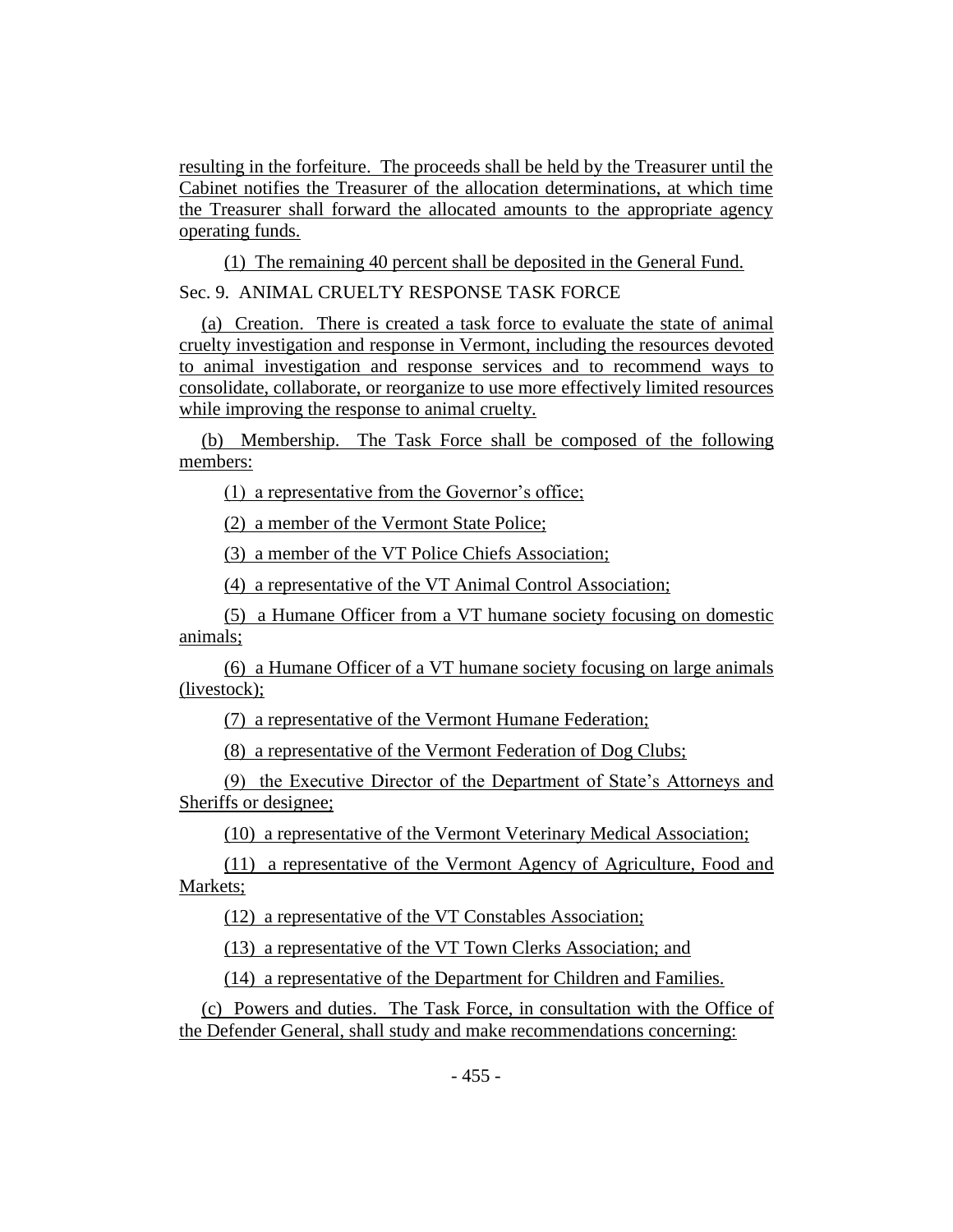(1) training for humane agents, animal control officers, law enforcement officers, and prosecutors;

(2) the development of uniform response protocols for receiving, investigating, and following up on complaints of animal cruelty, including sentencing recommendations;

(3) the development of a centralized data collection system capable of sharing data collected from both the public and private sectors on animal cruelty complaints and outcomes;

(4) funding the various responsibilities that are involved with an animal cruelty investigation, including which State agencies should be responsible for any State level authority and oversight; and

(5) any other issue the Task Force determines is relevant to improve the efficiency, process, and results of animal cruelty response actions in Vermont.

(d) Report. On or before January 15, 2016, the Task Force shall report its findings and recommendations to the House and Senate Committees on Judiciary.

(e) Meetings and sunset.

(1) The representative from the Governor's office shall call the first meeting of the Task Force.

(2) The Task Force shall select a chair from among its members at the first meeting.

(3) The Task Force shall hold its first meeting no later than August 15, 2015.

(4) Meetings of the Task Force shall be public meetings.

(5) The Task Force shall cease to exist on January 16, 2016.

Sec. 10. EFFECTIVE DATE

This act shall take effect on July 1, 2015.

And that after passage the title of the bill be amended to read:

An act relating to forfeiture of property associated with animal fighting and certain regulated drug possession, sale, and trafficking violation.

(Committee vote: 5-0-0)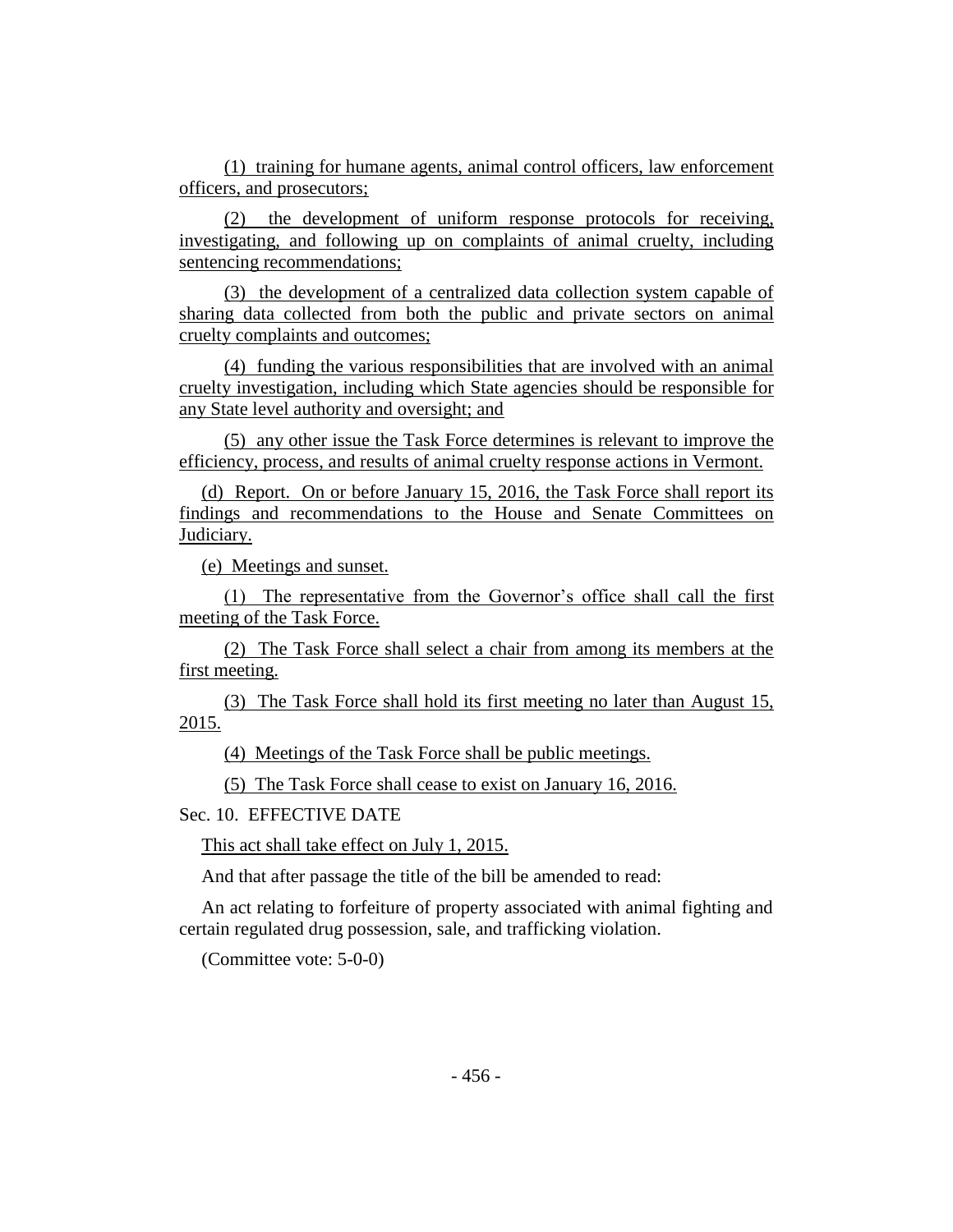## **Reported favorably with recommendation of amendment by Senator Sears for the Committee on Appropriations.**

The Committee recommends that the bill be amended as recommended by the Committee on Judiciary with the following amendment thereto:

By striking out Sec. 8 in its entirety and inserting in lieu thereof the following:

Sec. 8. 18 V.S.A. § 4247 is amended to read:

#### § 4247. DISPOSITION OF PROPERTY

(a) Whenever property is forfeited and delivered to the state treasurer State Treasurer under this subchapter, the state treasurer State Treasurer shall, no sooner than 90 days of the date the property is delivered, sell the property at a public sale held under 27 V.S.A. chapter 13.

(b) The proceeds from the sale of forfeited property shall first be used to offset any costs of selling the property, and then, after any liens on the property have been paid in full, applied to payment of seizure, storage, and forfeiture expenses. Remaining proceeds shall be distributed as follows:

(1)(A) Fifty percent shall be distributed among the:

(i) Office of the Attorney General;

(ii) Office of the Defender General;

(iii) Department of State's Attorneys and Sheriffs; and

(iv) State and local law enforcement agencies.

(B) The Governor's Criminal Justice and Substance Abuse Cabinet is authorized to determine the allocations among the groups listed in subdivision (A) of this subdivision (1), and may allocate proceeds to the prosecutor and law enforcement agency or agencies that participated in the enforcement effort resulting in the forfeiture. The proceeds shall be held by the Treasurer until the Cabinet notifies the Treasurer of the allocation determinations, at which time the Treasurer shall forward the allocated amounts to the appropriate agency operating funds.

(2) The remaining 50 percent shall be deposited in the General Fund. (Committee vote: 6-0+1 abstention)

#### **ORDERED TO LIE**

#### **S. 133.**

An act relating to an employee's use of benefits.

**PENDING ACTION:** Second Reading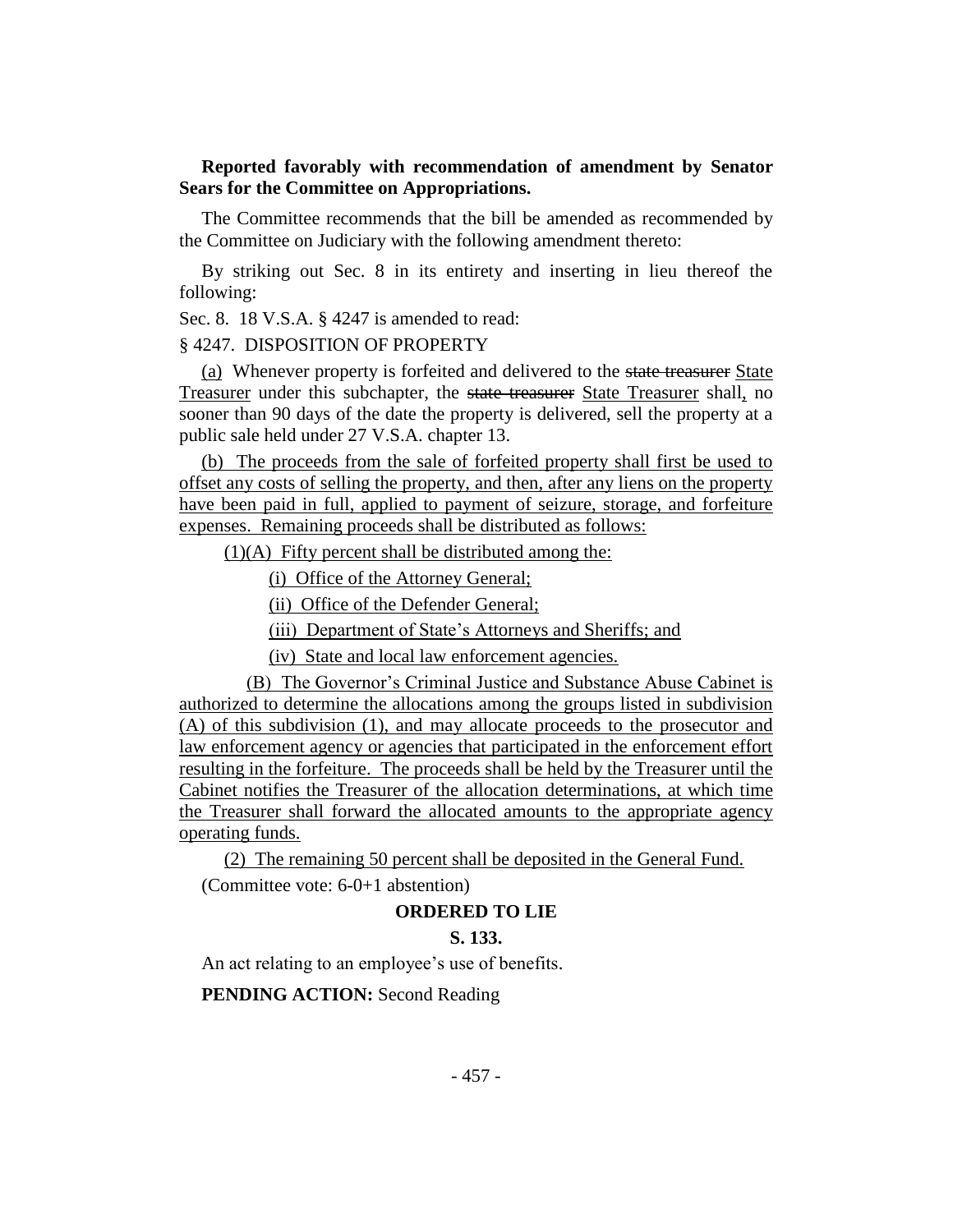## **CONFIRMATIONS**

The following appointments will be considered by the Senate, as a group, under suspension of the Rules, as moved by the President *pro tempore,* for confirmation together and without debate, by consent thereby given by the Senate. However, upon request of any senator, any appointment may be singled out and acted upon separately by the Senate, with consideration given to the report of the Committee to which the appointment was referred, and with full debate; and further, all appointments for the positions of Secretaries of Agencies, Commissioners of Departments, Judges, Magistrates, and members of the Public Service Board shall be fully and separately acted upon.

Robert Ide of Peacham – Commissioner, Department of Motor Vehicles – By Sen. Kitchel for the Committee on Transportation. (3/12/15)

Sue Minter of Waterbury Center – Secretary, Agency of Transportation – By Sen. Westman for the Committee on Transportation. (3/13/15)

Patricia Moulton of Montpelier - Secretary, Agency of Commerce and Community Development – By Sen. Balint for the Committee on Econ. Dev., Housing and General Affairs. (3/24/15)

Noelle MacKay of Shelburne – Commissioner, Department of Housing and Community Development – By Sen. Balint for the Committee on Econ. Dev., Housing and General Affairs. (3/24/15)

Annie Noonan of Montpelier – Commissioner, Department of Labor – Sen. Cummings for the Committee on Econ. Dev., Housing and General Affairs. (3/24/15)

Megan Smith of Mendon – Commissioner, Department of Tourism and Marketing – Sen. Mullin for the Committee on Econ. Dev., Housing and General Affairs. (3/24/15)

Andrew Pallito of Jericho – Commissioner, Department of Corrections – Sen. Mazza for the Committee on Institutions. (3/24/15)

Michael Obuchowski of Montpelier – Commissioner, Department of Buildings and General Services – Sen. Balint for the Committee on Institutions. (3/24/15)

Maribeth Spellman of Richmond – Commissioner, Department of Human Resources – Sen. Collamore for the Committee on Government Operations.  $(3/24/15)$ 

Rebecca Holcombe of Norwich – Secretary of Education – Sen. Cummings for the Committee on Education. (3/24/15)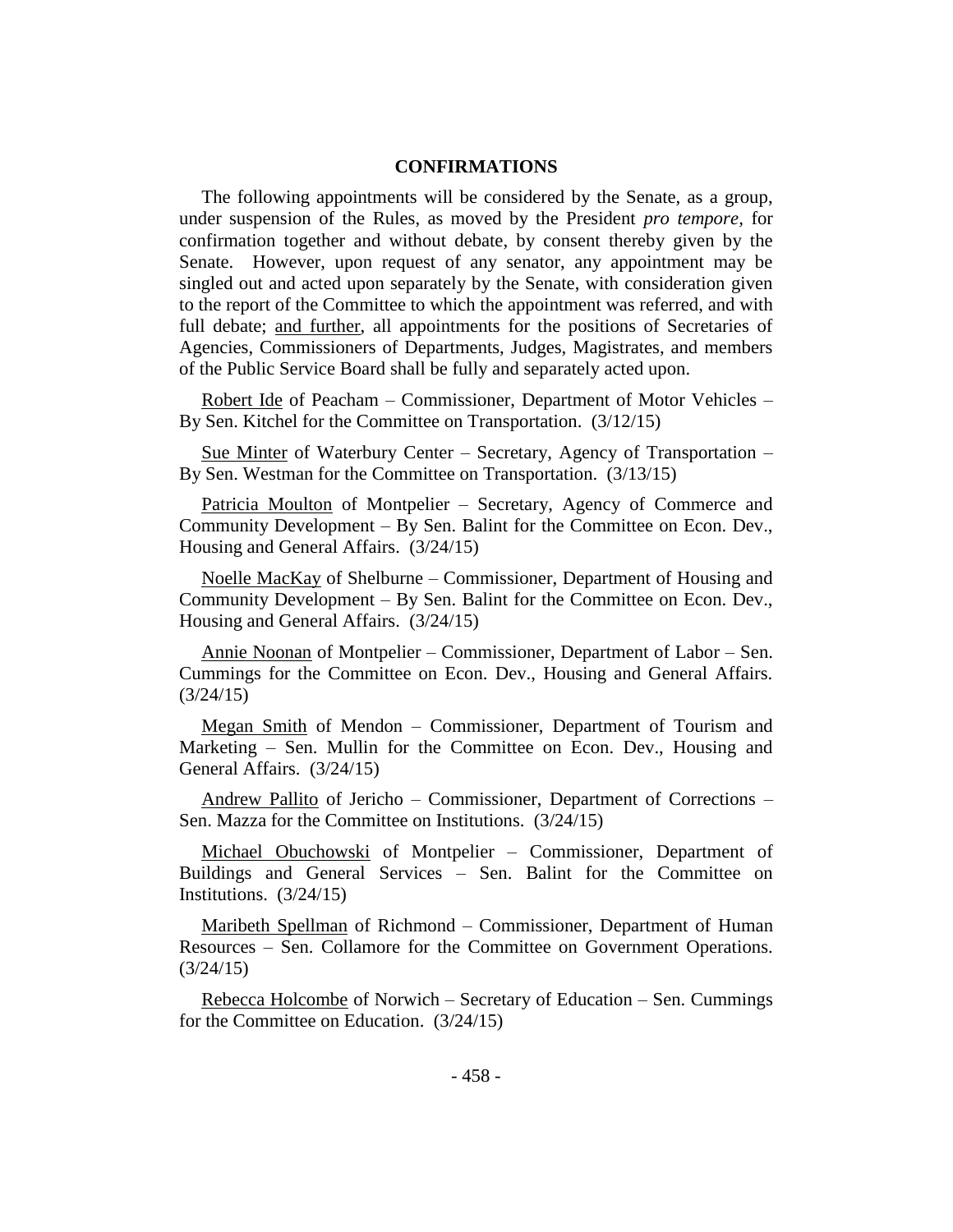Harry Chen, M.D. of Burlington – Commissioner of Health – Sen. McCormack for the Committee on Health and Welfare. (3/25/15)

Steven Costantino of Providence, RI – Commissioner of the Department of Health Access – Sen. Pollina for the Committee on Health and Welfare. (3/25/15)

Kenneth Schatz of Burlington – Commissioner, Department for Children and Families – Sen. Pollina for the Committee on Health and Welfare. (3/25/15)

Susan Wehry of Burlington – Commissioner, Department of Disabilities, Aging and Independent Living – By Sen. Lyons for the Committee on Health and Welfare. (3/25/15)

Paul Dupre of Barre – Commissioner, Department of Mental Health – By Sen. Lyons for the Committee on Health and Welfare. (3/25/15)

William Hoser of Chester – Member of the Vermont Board of Medical Practice – By Sen. McCormack for the Committee on Health and Welfare. (3/13/15)

Sarah Flynn of Burlington – Member of the Community High School of Vermont Board – By Sen. Zuckerman for the Committee on Education. (3/13/15)

Churchill Hindes of Colchester – Member, Vermont State Colleges Board of Trustees – By Sen. Zuckerman for the Committee on Education. (3/13/15)

Michael Pieciak of Winooski – Member, Vermont State Colleges Board of Trustees – By Sen. Zuckerman for the Committee on Education. (3/13/15)

Patricia Boucher of Enosburg Falls – Member of the Parole Board – Sen. McAllister for the Committee on Institutions. (3/17/15)

Robert Greemore of Barre – Member of the State Labor Relations Board – Sen. Cummings for the Committee on Econ. Dev., Housing and General Affairs. (3/24/15)

Mary P. Miller of Waterbury – Member of the State Housing Authority – Sen. Cummings for the Committee on Econ. Dev., Housing and General Affairs. (3/24/15)

Mary Stephens of Forestdale – Alternate Member of the Parole Board – Sen. McAllister for the Committee on Institutions. (3/24/15)

Jessica Holmes of Cornwall – Member of the Green Mountain Care Board – Sen. Collamore for the Committee on Health and Welfare. (3/25/15)